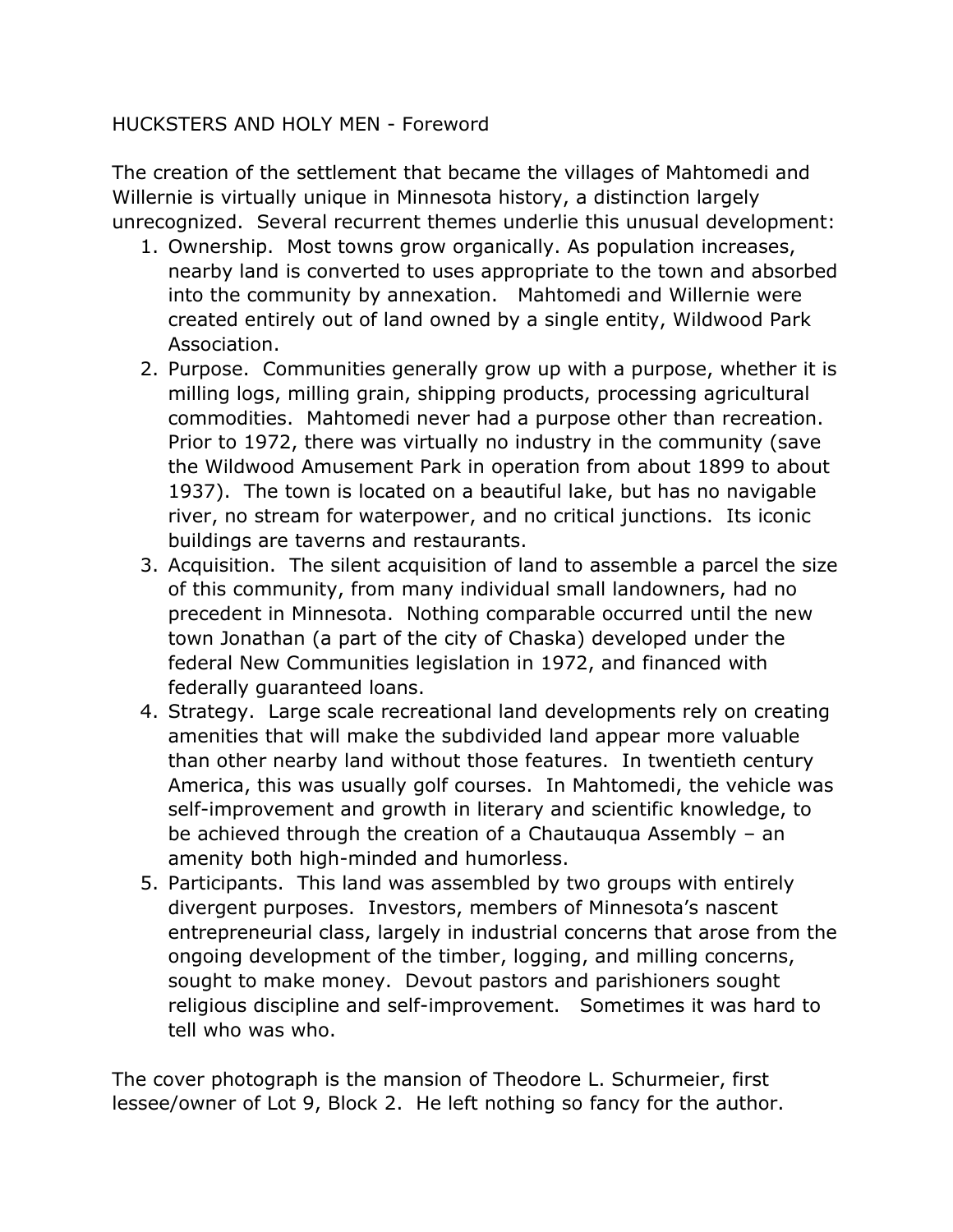# HUCKSTERS AND HOLY MEN – THE MAKING OF MAHTOMEDI

In 1883, Mahtomedi Assembly platted a real estate subdivision known, cleverly, as Mahtomedi Assembly. The plat was intended to create a Chautauqua program, independent from but modeled after the established Lake Chautauqua, New York, institution. Leaders and officers of Mahtomedi Assembly included president Samuel G. Smith, a Methodist pastor, and John Espy a Methodist parishioner and wealthy St. Paul real estate developer.

The Chautauqua was to be built on land owned by the Wildwood Park Association. WPA's land amounted to thousands of acres. The forty needed for the Chautauqua would be donated by WPA. Wildwood Park's incorporators included three wealthy investors from Stillwater; three wealthy investors from St. Paul, and the Reverend David Tice. John Espy was its lawyer and manager. The identity of its shareholders was not revealed.

The arrangement between the two entities was a strange and unusual one. Many of the participants and investors were interested primarily in high investment returns and large profits. Others were primarily concerned with the high moral code, religious instruction, and self-improvement which were the essence of the Chautauqua movement and the heart of flourishing Methodism. Each group hoped to use the other's needs and desires to achieve its own goal. In the end, both were disappointed.

#### PARTICIPANTS

David Tice (born 1829): Fiercely independent, Tice left home at thirteen to make his own way in the world. In 1850 he converted to Methodism and by 1857 he had decided he had no choice but to enter the ministry. His was not an easy path. Arriving in 1859, he served at least 17 churches, some in locations still reeling from the Dakota Uprising. Assigned to Stillwater in 1878, he brought in new members, improved finances and the building, and imposed discipline, removing members he thought unworthy. His contract was not renewed and he left the church on September 22, 1881.

Samuel G. Smith (1852-1915): Smith was the fair haired boy of Twin Cities Methodism. Son of a pastor, graduate of Methodist Cornell in Iowa, Smith was called to St. Paul to take over the struggling First Methodist Church. He did well and was a popular and dynamic preacher. Faced with a mandatory transfer after three years, the Methodist hierarchy appointed him Presiding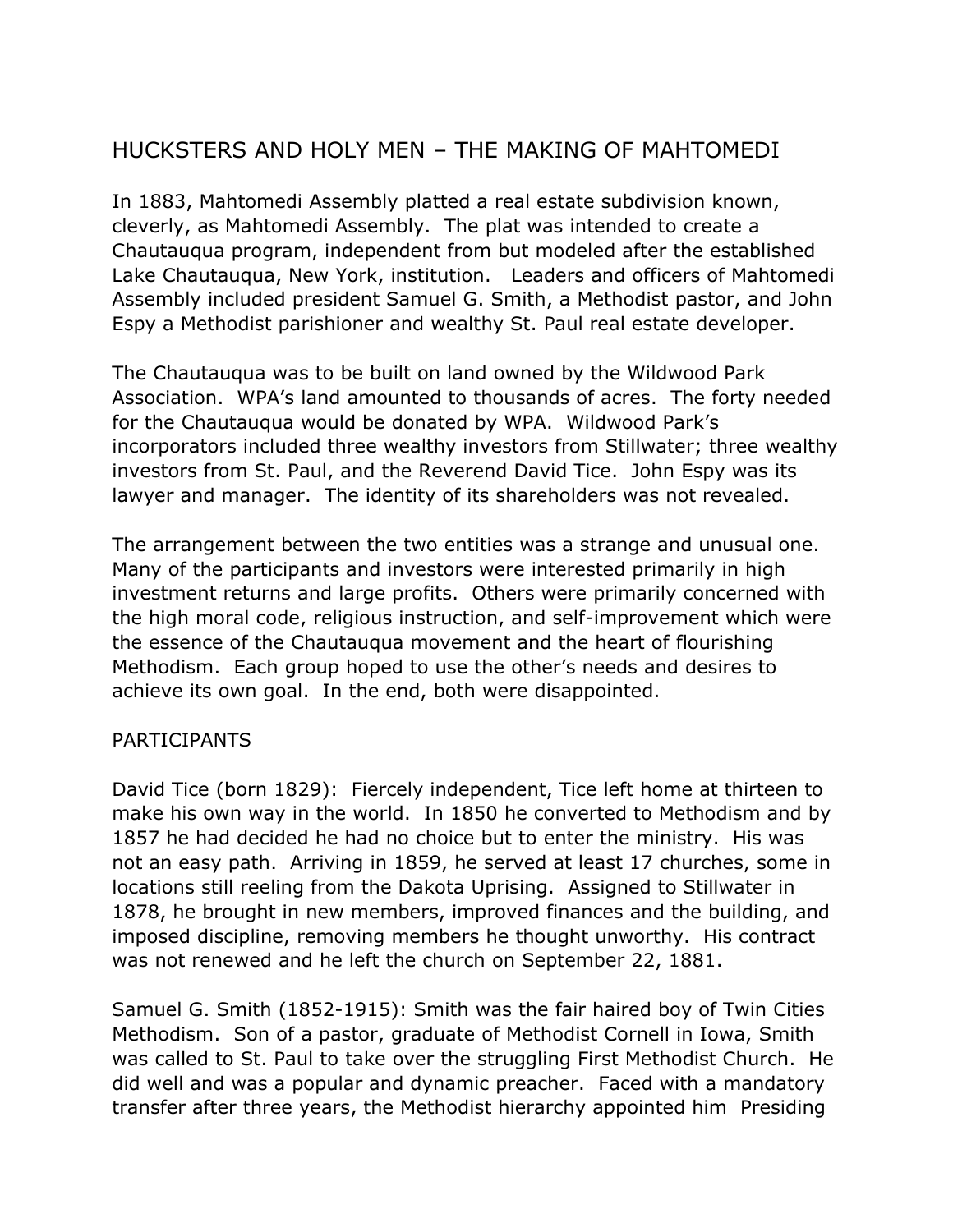Elder of the district after three years when he was only 31. He apparently did not like administration, and left that position spending a year in Europe. Rules were bent to let him go back to preaching at First Methodist.

John Espy (1842-1915): A 90 day enlistee, Espy saw brief action in the Civil War. In 1869, he left Pennsylvania to come to Minnesota to make his fortune and did. A lawyer, he spent most of his time on real estate development. In the boom market of the 1880's he developed city blocks in St. Paul. In his later years, Espy took credit for the creation of Mahtomedi.

Wildwood Park Association: Formed in 1882, WPA had seven incorporators, David Tice; Frank Seymour; J.C. O'Gorman; E.G. Butts; Charles P. Noyes; Hugh Pilkington, and; James Davidson. John Espy was its lawyer and manager. Through the actions of David Tice, WPA became the owner of most of the eastern shore of White Bear Lake, that being the western part of Grant Township.

Mahtomedi Assembly: Also formed in 1882, Assembly's president was Samuel G. Smith. Espy was its treasurer. Pilkington was a director of both WPA and Assembly. Its purpose was to create a Chauatuaqua emulating the Lake Chautauqua institution, with lectures, instruction, and selfimprovement during summer camp meetings.

North Western Manufacturing and Car Company: Dwight Sabin, George Seymour, E.G. Butts, J.C. O'Gorman, Frank Seymour. The largest manufacturer of threshing machines in the world, the Car Company had shops inside the Stillwater state prison and employed inmate labor at favorable rates. Its principal developers were George Seymour and Dwight Sabin. Frank Seymour, J.C. O'Gorman, and E.G. Butts, all incorporators of WPA, benefitted from relationships with the car company and its principals. There were other substantial shareholders, but their identities were not revealed. A powerhouse, with 1881 profits of \$300,000, the Car Company would soon reveal its feet of clay.

#### THE LAND

In 1880, the western third of Grant Township in Washington County was very underdeveloped. One road or track ran from Stillwater, west northwest along the north side of White Bear Lake. Another, less well traveled ran straight west from Stillwater toward the south end of the lake.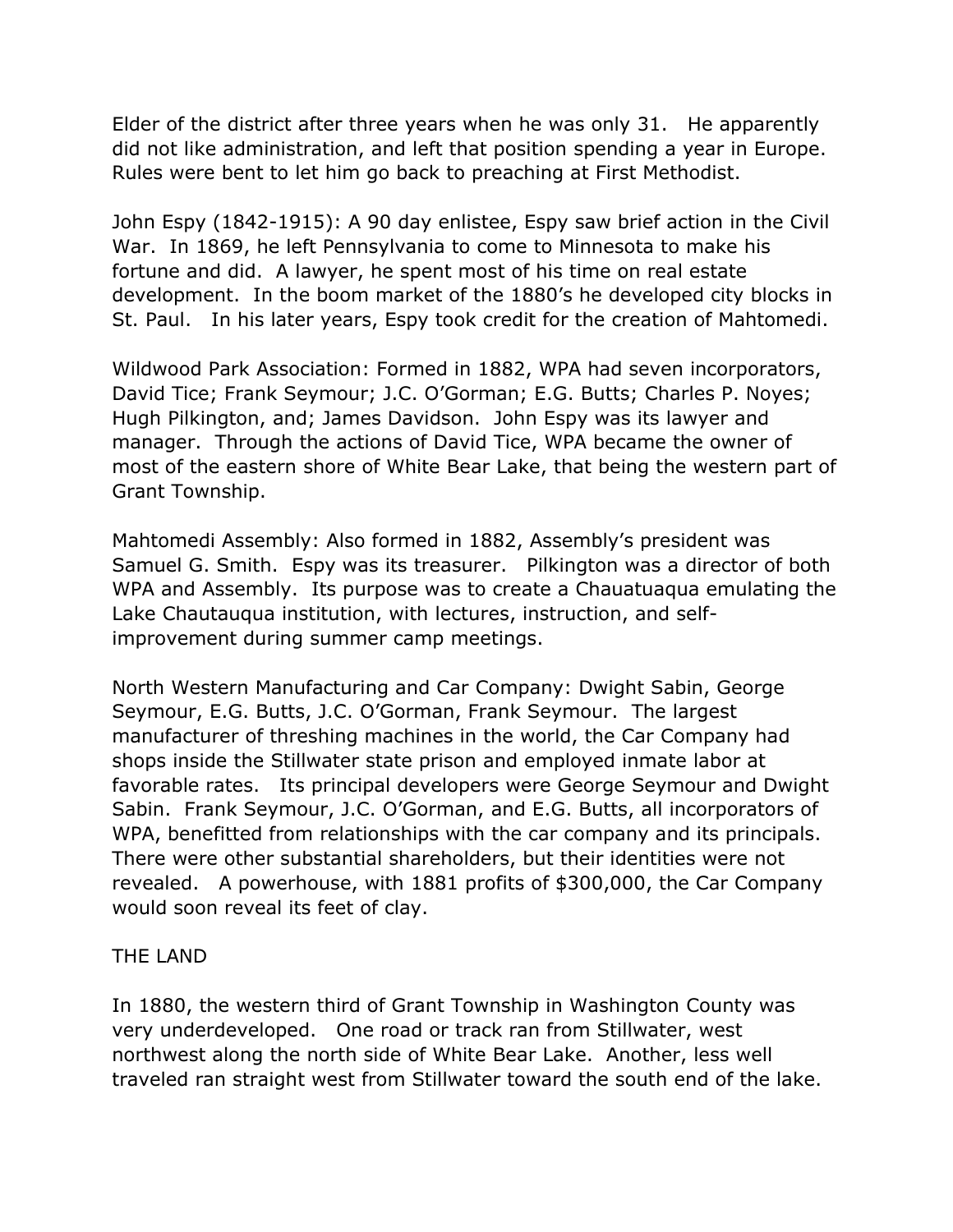These routes still exist as State Highway 96 and Washington County Highway 12. Virtually no other significant roads existed.

The area had become somewhat accessible in 1872 when what became the Stillwater branch of the Lake Superior and Mississippi Railroad went through from Stillwater to the village of White Bear Lake, following the track of the road north of White Bear Lake around the north end of the lake. The eastern half of this route is now the Browns Creek Trail.

The twelve sections at the west side of Grant, also the west edge of Washington County, had only two or three houses per square mile. There were no real settlements. The only town, Wilson, was platted in 1873 but was investor owned and unoccupied. Part of the Big Woods, the area was very likely still substantially wooded. The big woods were hardwoods, not pine. Hardwoods were not attractive to the big sawmills, but were vital for manufacturers of barrels, trim and equipment – such as the Northwest Manufacturing and Car Company.

The remote condition of the east side of White Bear Lake was very much a contrast to the west side, where the village of White Bear Lake had 463 residents by 1870, and the township over 1,000. In White Bear there were hotels and schools and businesses. By 1880, a hotel in White Bear could accommodate hundreds of guests and serve 800 meals for dinner and supper. By contrast, the east side of the lake was a wilderness.

ASSEMBLING MAHTOMEDI – THE REVEREND DAVID TICE

In September 1881, the Reverend David Tice was out of work. Very soon, however, and without explanation, he found a new task. He spent his time trying to buy up all the land in the western third of Grant Township, from many individual owners, and to do so in a sufficiently inconspicuous manner that prices did not rise unduly during the process. This included many parcels of 80 and 160 acres, but also individual lots in the unsuccessful Town of Wilson.

Tice was astonishingly successful at this process. In each case, he bought land in his own name. Most sales were for cash, although in a few early cases the sellers provided mortgages to finance the purchases. By the end of December, 1881, he had completed his first purchase, and went on to many more. He paid about \$10 per acre in bulk and \$25 for lots.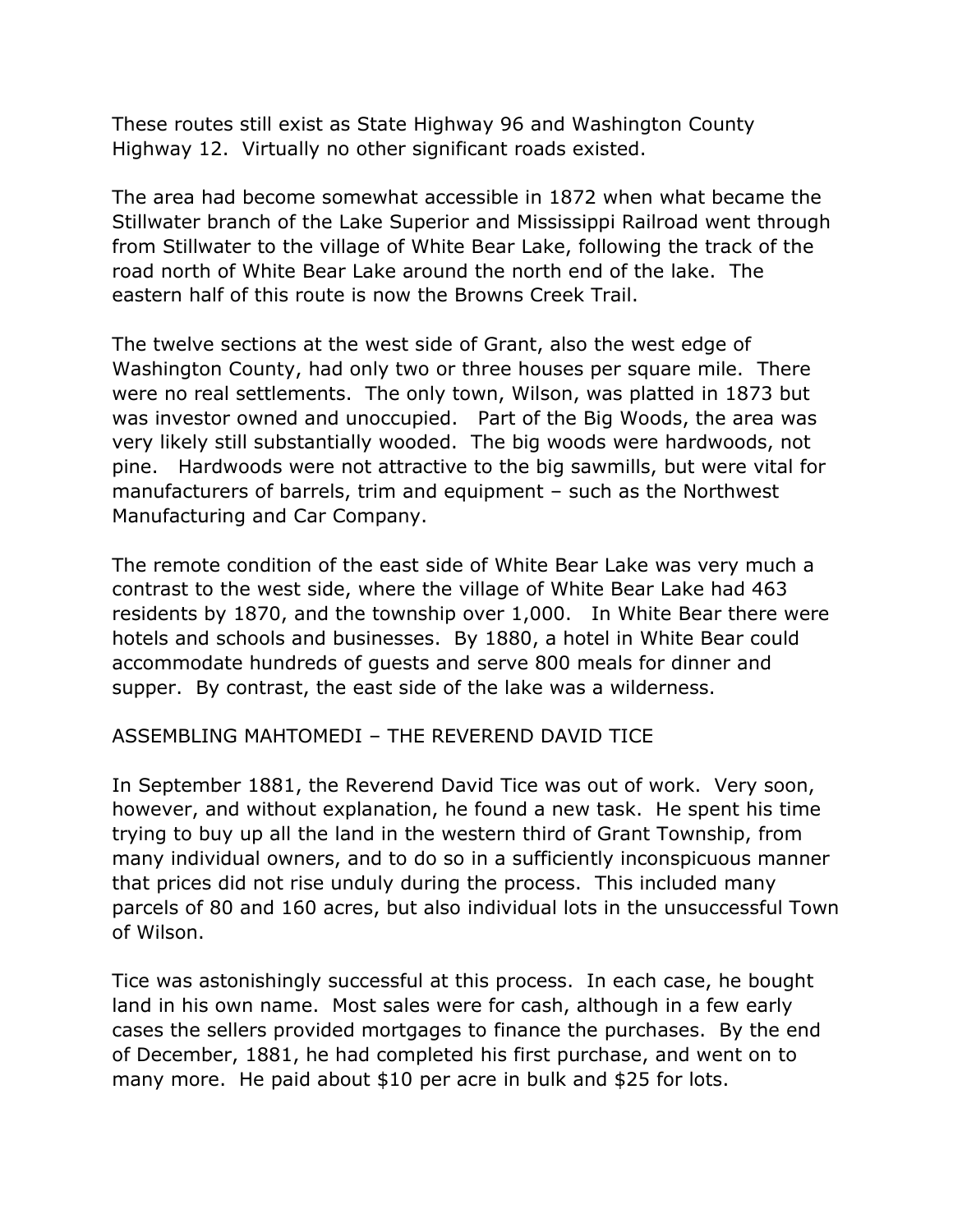It is not known precisely how and why Tice undertook this task. It's unlikely that he could have been operating with his own money, or solely on his own initiative. His salaries at Stillwater, for three years, had been \$1,000 (\$645 paid); \$800 and \$1,000. The source of his funds and his employer were not revealed.

The parcel Tice assembled comprised at least 2,400 acres, nearly four square miles. It measured about 3-1/2 miles from north to south and over 1-1/4 miles from east to west. Several smaller lakes were fully surrounded by the property he bought, including Echo Lake and Hamline Lake. The property included half of Pine Tree Lake, abutted Long Lake and included about two miles of White Bear Lake shoreline. An attached exhibit shows the properties.

# SILENT PARTNERS?

By 1883, the rapidly growing Car Company was in trouble although the public didn't know it. Its burgeoning thresher business was based entirely on credit sales to farmers, most of them growing wheat. With growing volume, the majority of the company's assets were receivables from individual farmers, and each year that total rose. Actual cash received from credit sales could not have been sufficient to fund the company's operations, making it entirely dependent on asset based lenders willing to lend against the farmer loans. Since the state owned much of the company's production assets, even those were not available to secure lending.

A year after the formation of Wildwood Park Association, when the Car Company failed, investors claimed that some stockholders had not paid for their stock, and specifically that Sabin had concealed company assets in speculative investments outside the company.

The stock records and books of the Car Company and WPA are unavailable. Neither George Seymour nor Dwight Sabin was an incorporator of WPA (which would not preclude their owning stock). Sabin's name appears in only a single document that would indicate his financial involvement in WPA, but it is a critical one. Tice's first purchase, from Christoff Hubman, was financed by mortgage Tice gave back to Hubman for \$900, most of the purchase price. Sabin paid off the Hubman mortgage and conveyed it to WPA.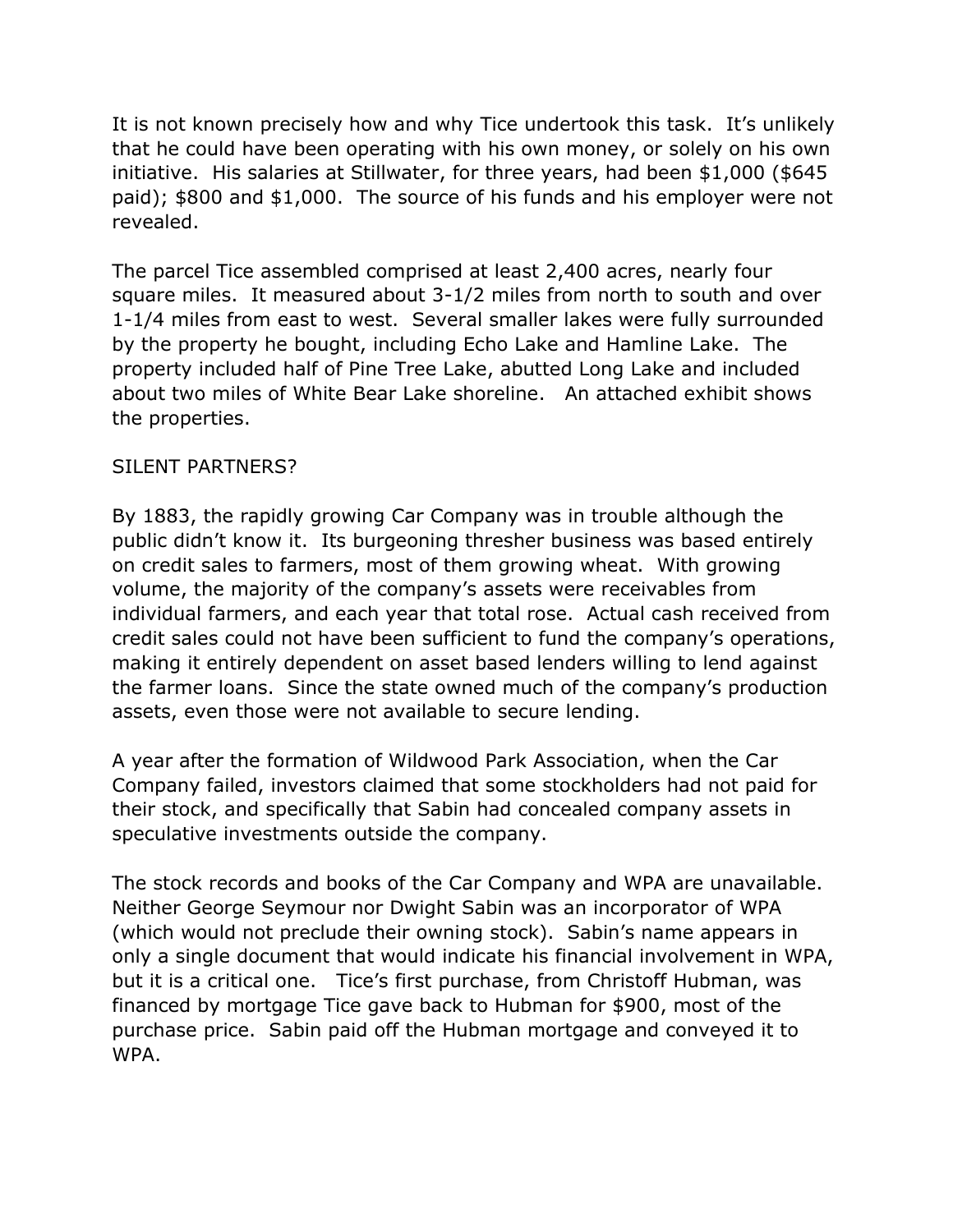Sabin and John Espy were close. Sabin, a sitting Senator, was chair of the national Republican party and Espy was secretary of the Republican state central committee. Moreover, one source claims that it was Sabin who informed Espy, the out of town guy, about the huge tract being assembled in Washington County. Sabin was well acquainted with others in the group. In 1881, he and Charles P. Noyes, an incorporator of WPA, were partners in the group that purchased Manitou Island, on the north side of White Bear Lake.

In addition, Frank A. Seymour, George's only son, was one of the seven incorporators of WPA. Even more significant, however, was the fact that when Tice had assembled all the transactions into a single parcel, he transferred all of them to Frank Seymour, in trust for an organization to be formed. Finally, Sabin's brother Jay was a member and substantial contributor to the Jackson Street Methodist Church in St. Paul.

There is, at least, substantial reason to believe that Seymour and Sabin were silent investors in WPA, and probably the initiators of the purchasing scheme with local pastor Tice.

### THE PLAN

What appeared to the public to be just a simple summer camp meeting at the lake, with speakers and programs, was actually just the visible element of what was probably the largest scheme to develop recreational land in the state to that point. The requirements of successful recreational land development were only being developed in the late  $19<sup>th</sup>$  century, there having been few people with recreational time and assets before that time. The essence has not changed since first established.

Successful recreational land development requires several things –

- The land must be reasonably accessible to a lot of people
- It must be cheaply purchased
- Substantial improvements must be made to create an appearance of distinctiveness and great value
- People must believe the value will increase in the future
- There must be a substantial group of motivated buyers

The goals of the holy men, including lay parishioners of Smith's, were fairly simple. They wanted a beautiful place to establish a two week Chautauqua summer program with cottage sites for like-minded folks. They wanted to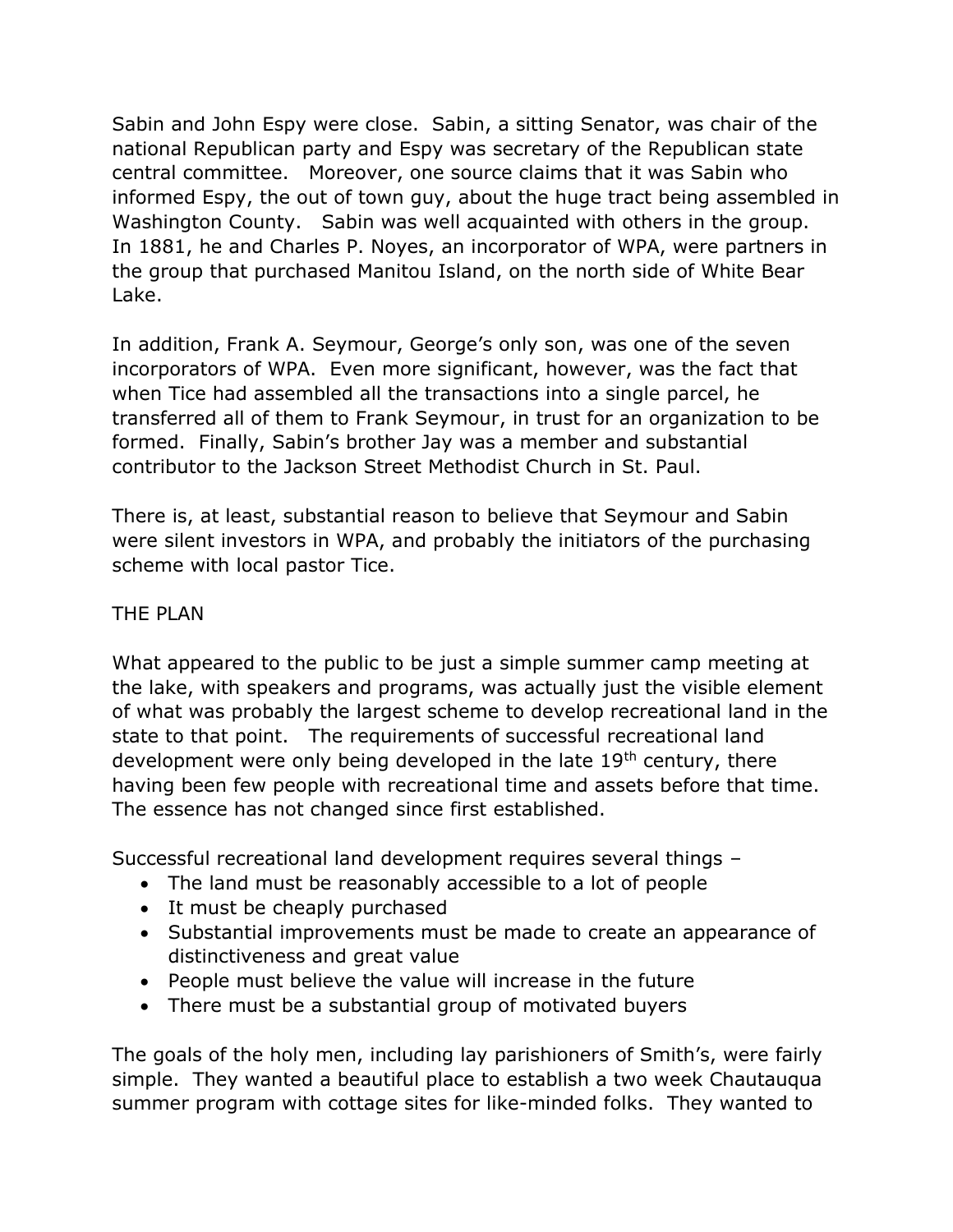be able to exclude alcohol and Sabbath breaking. For that, they needed land.

The goals of the hucksters were to make their land very desirable and valuable so that they could sell it for many times what David Tice had paid. They saw the Chautauqua as the vehicle that could provide publicity, recognition and uniqueness to the rest of their property. Perhaps more cynically, they realized that they could essentially turn the Chautauquans into a sales vehicle for large parts of their land.

This somewhat Faustian bargain between the hucksters and the holy men was to work like this: WPA would donate forty acres to the Assrmbly, which could choose whichever land it wanted. Mahtomedi Assembly would invest funds to build and promote the Chautauqua. The cost of establishing recreational improvements, always an issue for a land developer, would thus be borne by the Chautauquans, not by Wildwood Park Association.

A secondary agreement provided that if the Assembly invested at least \$10,000 in physical improvements within a limited time, WPA would "donate" additional land – quite a bit of additional land. There would be a specified value of the additional "donated" land. Assembly would be responsible to grade, survey and prepare the additional land and then sell it as part of an expanded Chautauqua grounds. Half the net proceeds of all sales would be paid to WPA. If the land was not all sold in ten years, Assembly would return the unsold land or could pay off the balance of the stated value and continue the arrangement.

In essence, this would make the Chautauqua, with its image of selfless religion and morality, the sales agent for WPA. WPA would make no investment in its newly acquired land; would perform no marketing efforts or duties; would employ nobody, but would still get its land sold. By establishing a high perceived land value, by way of the Chautauqua, WPA could make huge profits with little or no actual effort. Although WPA would have to give away forty acres for the initial Chautauqua grounds to initiate the plan, this represented a tiny fraction of its new land.

From the Assembly's point of view, it would receive beautiful land for the grounds for free, or at least nominally for free. In the ancillary contract it would, if successful, have the chance to capitalize on its own reputation. For all this to work, all that was required was for the Chautauqua to be very successful, creating a high demand for many expensive cottage lots. It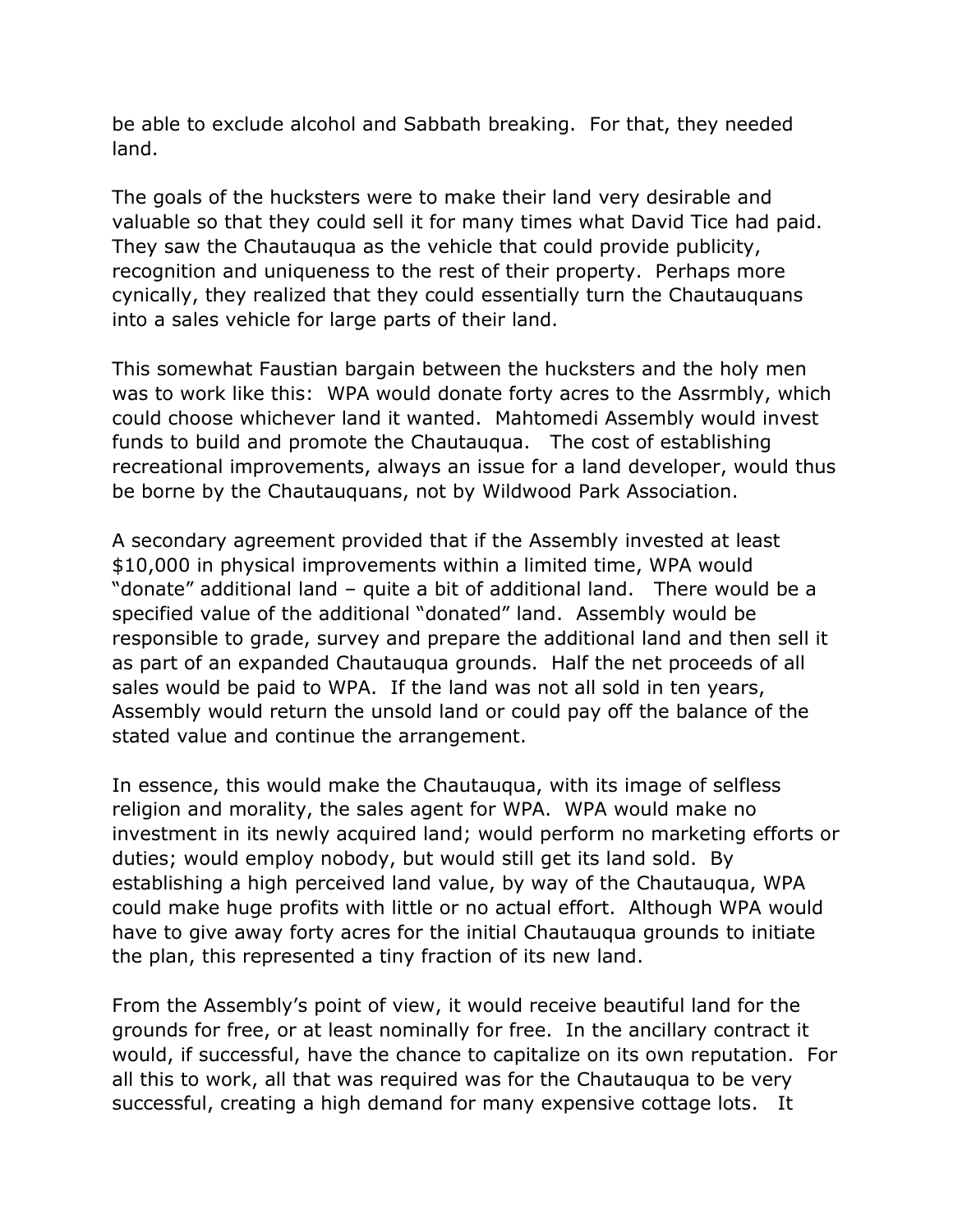was, simply, a land development scheme wrapped in the cloth of a religious and literary experience.

#### THE DOCUMENTS

There was another very significant common element among WPA, Mahtomedi Assembly, and the Car Company. All corporations had a stated amount of capital stock – stated in dollars. The company's articles, filed in the county seat, Stillwater, Minnesota in this case, recite that amount. Invested capital provides assurance to shareholders and to potential creditors that there is real economic substance to the company.

All three of these entities included in their articles a clause permitting payment for capital stock to be made in installments, rather than at the founding of the company. Thus, the capital might not be money, but obligations of shareholders who might, or might not pay.

This provision was central to some of the disputes after the spectacular failure of the Car Company. Lacking financial records for WPA or Assembly, it can't be said for sure that those entities took advantage of this clause to be undercapitalized, but it is surely possible, and the record suggests that it may have been the case.

Revealing shareholders' identities was not required in the pre-regulation, pre-income tax days of the later  $19<sup>th</sup>$  century. It is already abundantly clear that Seymour and Sabin saw advantages in not discussing who was involved in a company. At the Car Company, they sought to capitalize on anonymity, referring to " 'certain wealthy persons' representing large railroad interests" in an obvious effort to create an appearance of wealth and solidity in a company that was highly leveraged and financially unstable.

The line between hucksters and holy men is not so easy to draw. Many of these people were devout. Some served both organizations. Espy was at times president of WPA and simultaneously treasurer of Assembly. Hugh Pilkington was a director of both entities. Tice, whose faith was the foundation of his life, was also the buyer, an incorporator of WPA, and apparently a person who made a lot of money out of this plan. Religious viewpoints of the 19<sup>th</sup> century did not demand poverty of the pious.

GETTING STARTED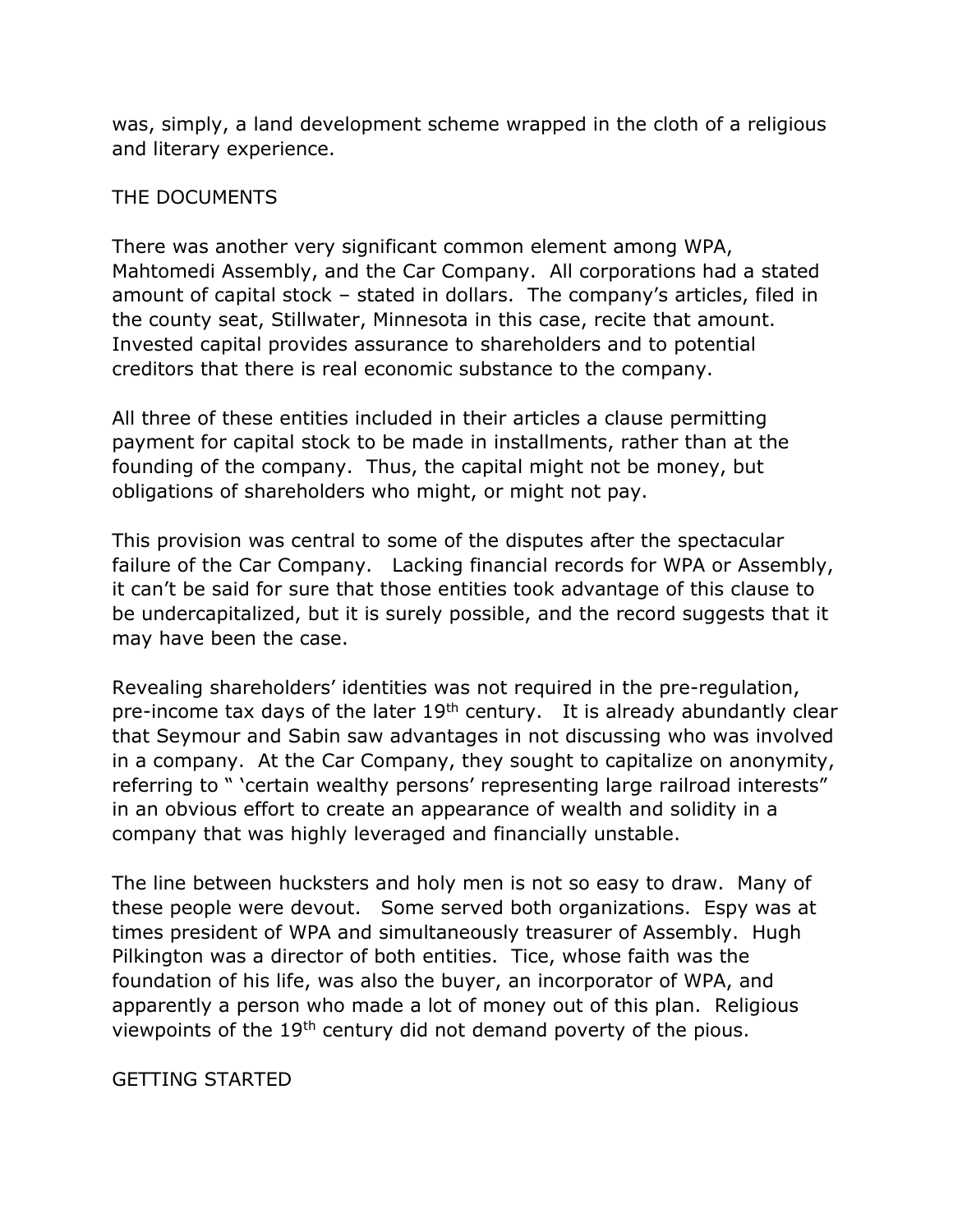The Assembly picked the best 40 acres for their purpose, with more than one third of a mile of White Bear Lake shoreline, a large amount of high ground and immediate access to the railroad for convenience of cottagers and Chautauqua visitors. A plat was prepared, showing 155 cottage lots; a large area to build the amphitheater and another large lot, overlooking the lake, for the hotel. Other, less significant, buildings would be fitted into these spaces or on less desirable land.

The Assembly had three potential sources of revenue – land sales or rentals, ticket sales during the Chautauqua (typically two weeks to 16 days), and fees for campers during the assembly. They set out immediately with the intention of putting on an assembly during the very first summer – quite a feat since the land was only transferred in 1883. They did manage it, but no records are available to show how extensive the program may have been.

Almost immediately, Assembly was in financial trouble. It is not known how much actual capital they had but their obligations to invest \$10,000 in facilities and to put on assemblies every summer were substantial.

Most Chautauquas leased cottage sites to Chautauqua members. An advantage of the lease, as compared to a sale, was that it provided more leverage for maintaining discipline and punishing bad behavior. Most such leases were what a person would expect of a lease – periodic small payments continuing over a long period. Not so, however, with the leases at Mahtomedi Assembly. In order to generate a lot of immediate cash, Espy constructed leases that called for a single, immediate payment of \$200 followed by annual rents not to exceed 10 cents. The leases also could be cancelled for those who would not abide by the Chautauqua's rigid standards of behavior. The strange structure also meant that the Assembly would have no lease income in years to come.

In order to meet the \$10,000. investment criterion, and to bolster enthusiasm and excitement, the Assembly hired W. Graham to build a tabernacle at the amphitheater and the Bohn Manufacturing Company to build a hotel on the Hotel Block. The assembly was not able to pay the full cost of these projects and gave each contractor a mortgage for a single payment of \$2,000 payable in one year, with interest at 8% for the tabernacle and 10% for the hard-nosed builder of the hotel.

After the hurriedly assembled Chautauqua program in 1883, work was done to identify those people who would commit themselves to the Chautauqua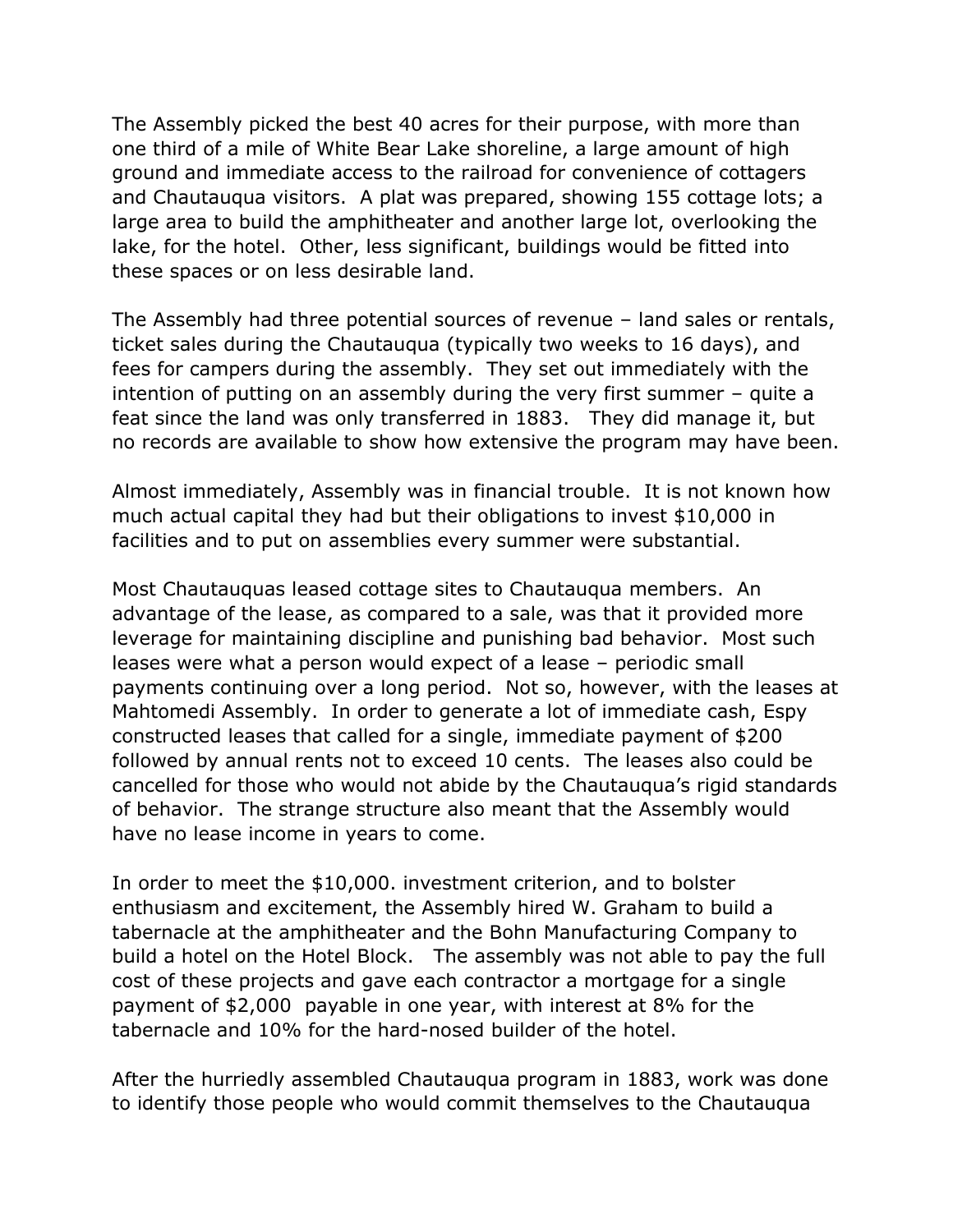experience at White Bear Lake. On October 24, 1883, about fifty people gathered, likely at the hotel, to pay their \$200 and sign leases, formally joining the Chautauqua. It is not known how buyers chose their lots, but it was certainly not random. Reverend Smith received the lot just across the street from the hotel to the north. Reverend Tice was on the other side of the hotel, and John Espy was the second lot down the hill toward the lake from Tice.

There were 170 lots in the plat of Mahtomedi Assembly. If Espy and Smith had been successful in leasing all 170 at \$200 each, they would have generated \$34,000 in immediate cash, presumably enough to finance the building of facilities and subsidizing assembly costs for some period into the future. However, their efforts produced only about 43 leases – generating less than even the \$10,000 they were to commit to capital improvements.

What they accomplished by way of generating enthusiasm was remarkable. At \$200, lot lessees were, in effect, paying eight times as much as Tice had recently paid for much larger individual lots in the Town of Wilson. That these payments had more to do with the Chautauqua, the development amenity, than the land itself is also suggested by the fact that cottage lots on the lake and off the lake carried exactly the same price.

#### OUTSIDE TROUBLES

In January 1884, there were two large fires at the Stillwater prison. While Senator Sabin's personal papers were saved, there was great damage to shops and facilities used by Car Company to make its products. The causes were undetermined, and the losses of both the state and the Car Company were insured. Production was suspended, which unnerved the eastern lenders. Cashflow was insufficient. Sabin attempted to sell his farmer receivables, the notes of thresher customers, at a substantial discount, to raise cash. He failed. The eastern lenders (local bankers apparently having long since lost faith in Sabin) stepped in and the company was placed in receivership. Ironically, WPA incorporator J.C. O'Gorman was appointed receiver.

In receivership, a great many of Car Company's 1,200 non-convict employees were immediately out of work. This localized recession, a huge problem in a town with population of only 9,000 people in 1880, immediately dampened the Assembly's prospects for day visitors and additional lot purchasers. Employees without jobs would not be sending their families on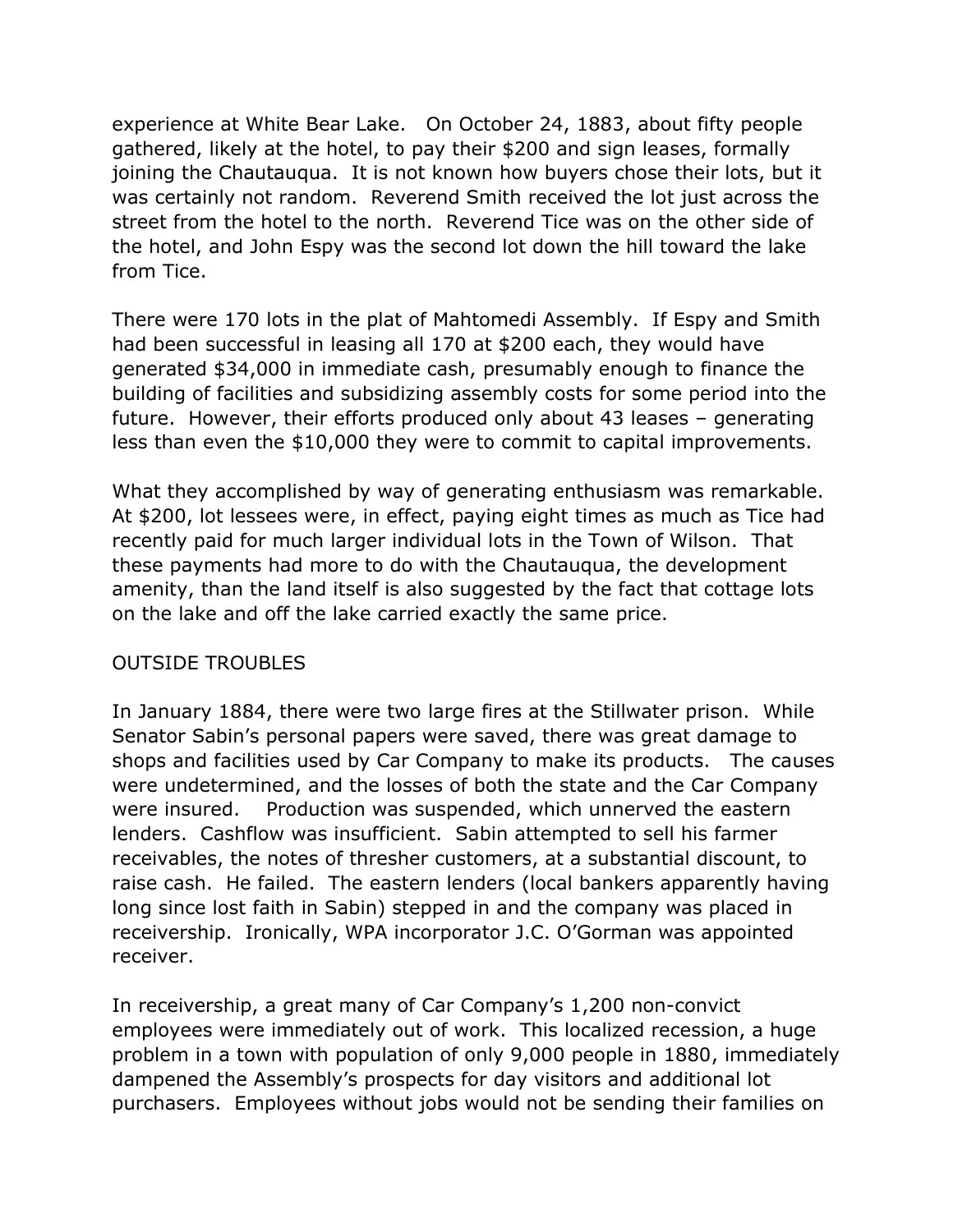day trips to summer meetings, nor would the merchants and businessmen who supplied the workers have a lot of confidence about buying expensive Chautauqua lots. The collapse of the Car Company hit hard at the Chautauqua's only real sources of revenue.

The only towns with substantial populations close to the assembly were Stillwater and St. Paul. St. Paul had troubles of its own. Again, ironically, one of the largest companies in St. Paul was Hugh Pilkington's (another of the WPA incorporators) St. Paul Harvester Company. Harvester occupied fifty acres of manufacturing land and buildings northeast of downtown St. Paul, with another 80 acres reserved for employee housing. Harvester's financial structure was, not surprisingly, very like the Car Company's. Like the Car Company, St. Paul Harvester would soon fail spectacularly.

# **CRISIS**

Details of the 1884 assembly are also not available, but it is clear that one was held. Lectures and performances were held in the amphitheater. Many guests enjoyed the beautiful new hotel, and some of the meetings were held in its spacious dining room. Lessees began construction of cottages. In August of 1884, WPA transferred about another 100 acres to Assembly under their agreement, confirming that the Chautauqua had invested at least \$10,000 in facilities in its first year of ownership.

At the end of the 1884 season, the Assembly faced the payment dates for the \$2,000 notes for both the hotel and the tabernacle. They couldn't pay. They didn't. From that point on, the likelihood of a successful economic outcome for the Chautauqua was very low, although people continued to lease lots, with some new leases signed during 1884. The resulting revenue was not nearly enough to solve the cashflow problems.

By early 1885 troubles were coming to a head. A sheriff's certificate was served on Assembly and, very soon, Bohn Manufacturing owned the hotel. There was a judgment for Samuel Sherrin, Tice's next door neighbor on Lot 1. Yet another judgment resulted in an execution sale of three lots on Block 2 for \$18.75 each. The Assembly was still claiming that lots were worth \$500 or \$600. At that point, Assembly no longer owned all the cottage lots.

Faced with the transparent inability of Assembly to perform its intended sales role, WPA demanded and received the return of the added land in 1885, by quitclaim deed, which may not have been recorded until later.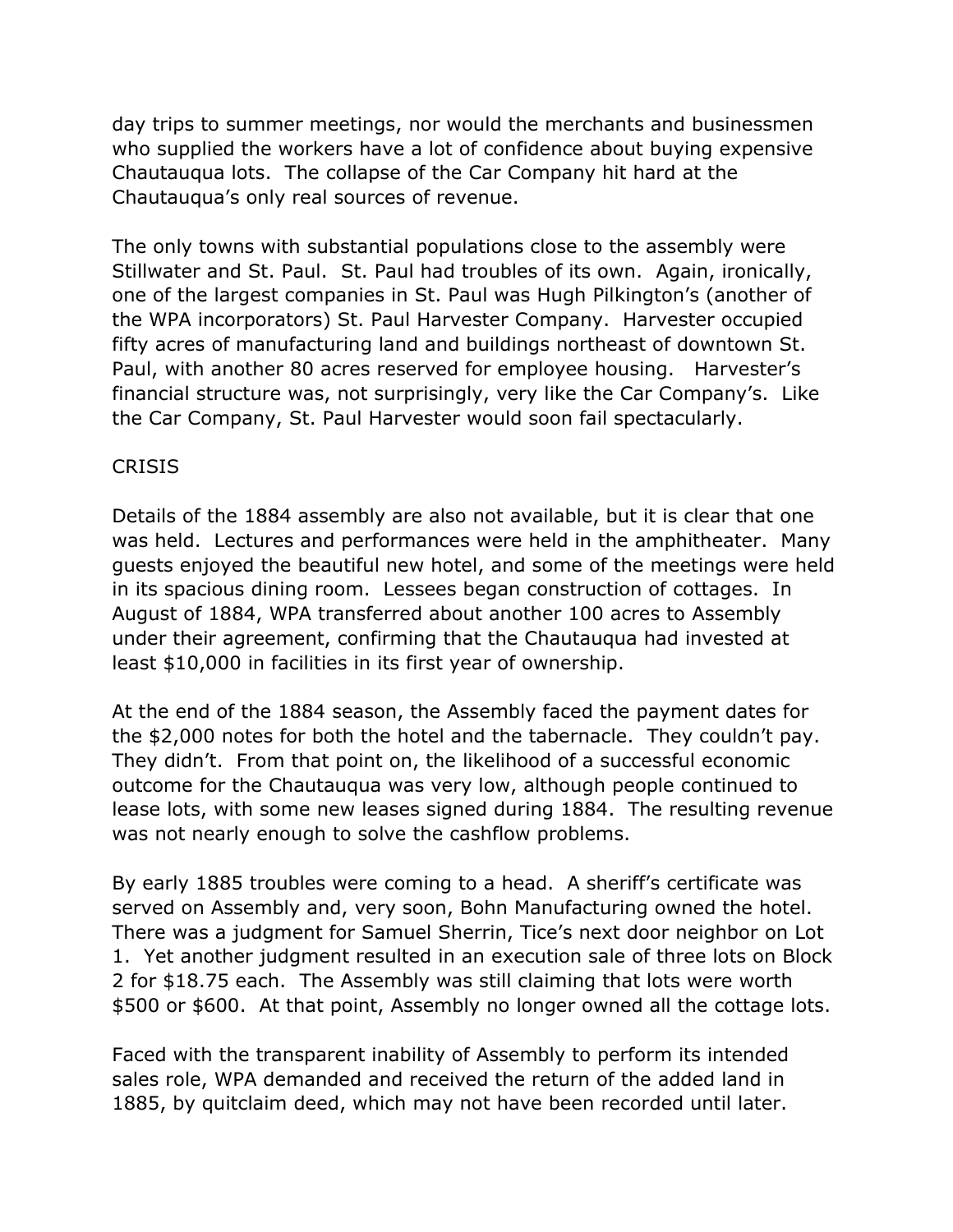By 1887, something had to be done. The Mahtomedi Chautauqua Association was formed with new officers. The principals were James Suydam, Charles Lawton, G.H. Woodward and Edward Penniman, some of them original lot lessees. These were business people involved in real estate and insurance. They took over operations, land leasing, management of the assembly, basically everything. Smith, still revered as the founder, was out of the picture as a manager. The WPA no longer had any way to control the actions of the Assembly. The Association began issuing quitclaim deeds to some lot holders, converting their status to owners. Samuel Smith was one of the first in line.

The Chautuaqua Association took over management on July 1, 1877. Along with other changes, they began the publication of the Mahtomedi Chautauqua Herald, published by Mr. Penniman. Early issues of the paper reported on the 1887 Assembly. They did so in great detail, but never disclosed how many people actually attended the programs. They planned and carried out an equally elaborate assembly for 1988, also reported without revealing actual attendance, except to say that it was "less than management had reason to expect." Their efforts were sincere, unstinting, relentless, and almost surely unsuccessful.

The Association was unable to arrange significant lower rail fares for day trippers on most railroads; unable to provide a sufficient passenger base to induce the railroads to provide special trains from Stillwater and Hudson for day tripping customers; and was thus very dependent on tenting customers and cottage owners. The St. Paul Dispatch reported that attendance at the opening session in 1888 was between 200 and 300 people, a number that management termed remarkable. Notice that with more than fifty lots leased to active participants, attendance of 200-300 people might represent very few people beyond the lot owners and their families. This does not appear to represent a flood of participants.

The Herald revealed a certain desperation. After the 1888 Assembly, they felt compelled to ask in print if there would even be an assembly, and to assure readers that it would take place. Cottage owners, meeting just after the close of the 1888 assembly, decided that they needed to pre-sell 1,200 tickets to be sure of having the resources to stage an assembly in 1889. Among themselves, they committed to only 330. Notice the similarity of this number to the attendance reported in the St. Paul Dispatch. The Herald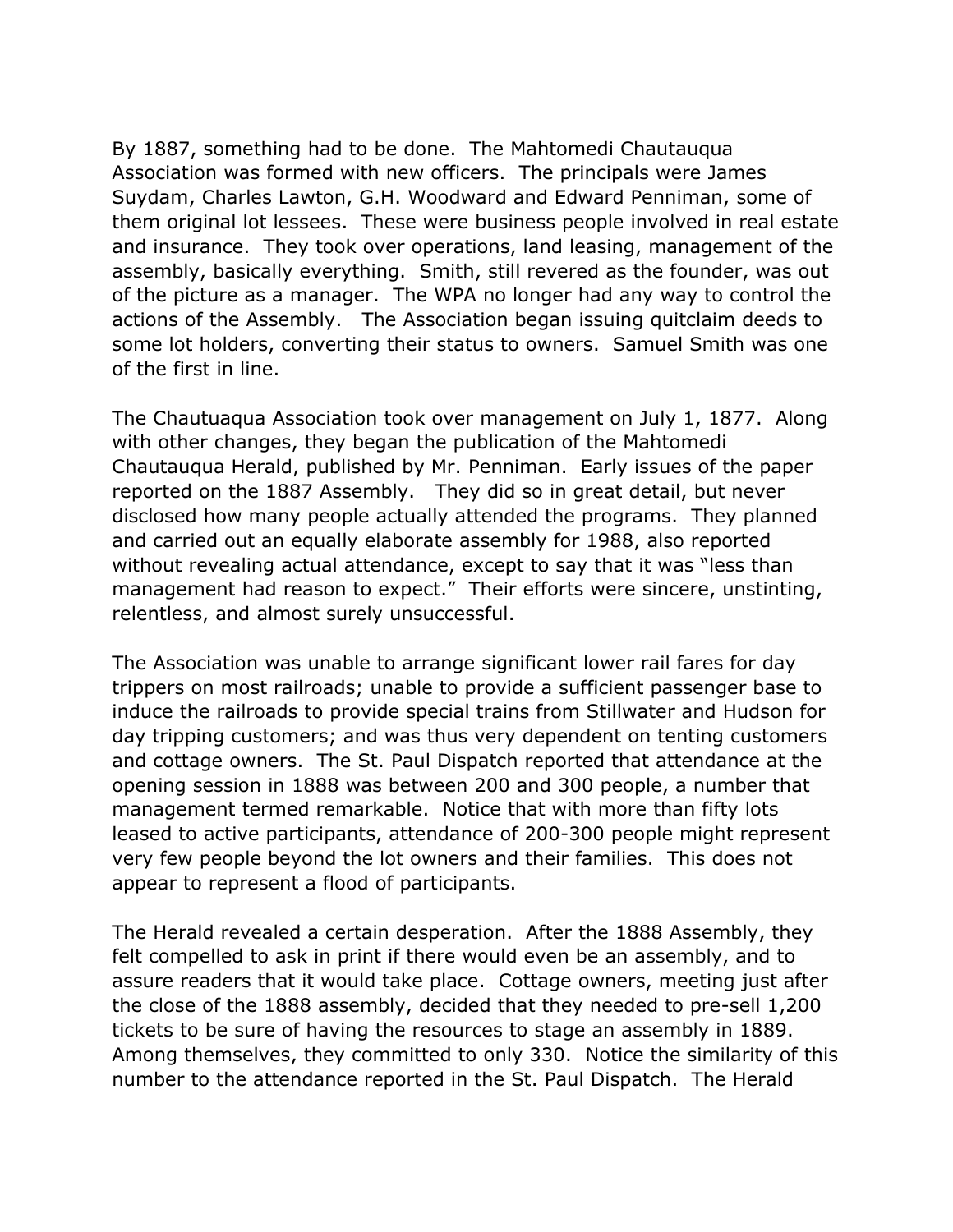offered all sorts of premiums for new subscriptions and expressed the hope that it could double present subscriptions of about 1,000.

It seems very unlikely, despite claims to the contrary over the years, that there were thousands of people attending the Chautauquas. The ability of the Association to continue was questionable at best.

In 1889, a YMCA Sunday School training was held on the Chautuaqua grounds. The timing would not have precluded holding a Chautuaqua assembly, but no record has been found documenting one. A single newspaper article reports on the opening of meetings at Mahtomed in 1910, but no other information is found. Likely the summer assemblies withered after that.

By 1907, yet another entity, the Mahtomedi Improvement Company, was formed to take things over. This entity regularized the ownership of land, borrowing \$3,600 to do so from the Goodyear Company. It appears from those documents that virtually none of the lots that were unsold in 1888 had been sold by 1907 – nearly two decades of stagnation - while development continued in the rest of the Wildwood Park Association land. Indeed, the Chautauqua Association would have found itself a competitor, rather than a partner, of WPA after the 1887 reorganization, and WPA's sale prices were far lower than the claimed values of land in the Assembly. With the arrival of the streetcars in 1892, the Assembly's land became less convenient to St. Paul, rather than more, which likely made it less valuable than land still held by WPA. Further, the pattern of sales at the Assembly, with all lakeshore lots sold first, and for equal prices with back lots, would have made it hard for the Association to compete with WPA in land sales.

# POST CHAUTAUQUA DEVELOPMENT

WPA continued to sell off land. Eventually much of the land, including Willernie, was taken over by the Belden Mayo Company, and platted or replatted and sold. Two large parcels were sold. Much of what was originally platted as Wildwood Park was sold to James J. Hill and held by members of his family until about 2012, when a 180 acre parcel north of the current city of Mahtomedi was sold. Another large parcel was sold to Twin City Rapid Transit to become the Wildwood Amusement Park, and subsequently reverted to residential uses. During its tenure, the amusement park served as a developmental amenity, generating excitement in the community and thereby improving the market for the WPA lots.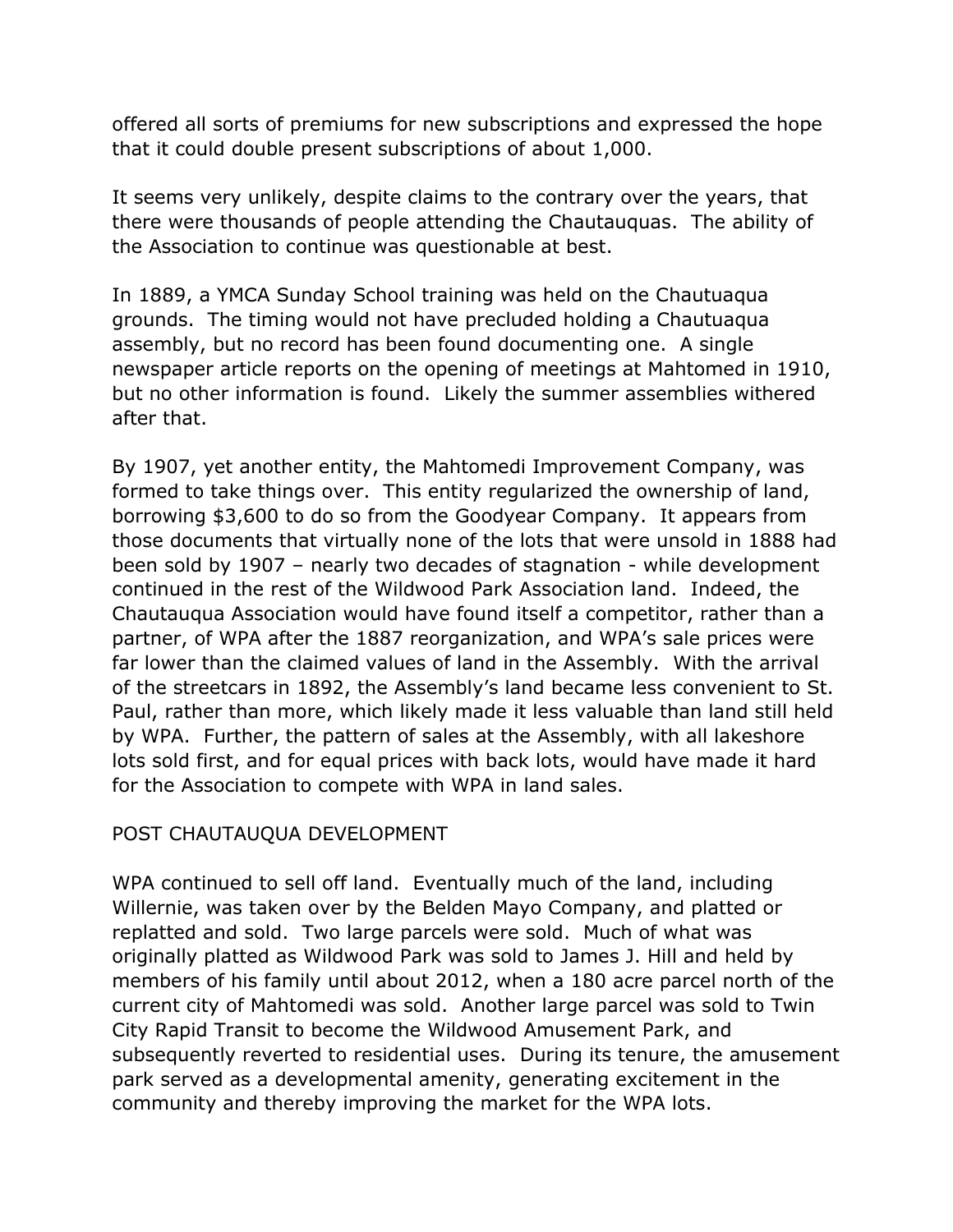WPA's negotiation with St. Paul Suburban Railway, the streetcar company, brought the streetcars, and easy transportation to St. Paul, to Mahtomedi in 1892, providing a station within a few hundred feet of all of WPA's land. Their ability to negotiate the streetcar's coming to Mahtomedi, where almost nobody lived year round, instead of to the major city of Stillwater is an amazing accomplishment and surely increased the value of WPA's land.

During the last years of WPA's ownership of land, it was selling lots for as little as \$70 apiece, with credit terms. While this may seem quite inexpensive, the lots were very small so the sale price was likely equivalent to at least \$300 an acre – vastly more than Tice had paid a couple of decades before. It seems certain that the investors in WPA, the hucksters, eventually did very well out of this transaction. However, in some cases the gains received from WPA may have been dwarfed by calamities in their primary businesses.

#### **CONCLUSION**

It may seem that the originators of Mahtomedi lacked vision for what they wanted the community to become. However, many of the aspects of development in what became Mahtomedi and Willernie show sensitivity to good design and community building. The lots were small, but appropriate to the structure sizes that were anticipated. Street ends and lot layouts were clearly intended to permit everyone to reach the water and stroll the shore. Parks were provided and paths were incorporated.

These provisions are not unlike those of Jonathan, nearly a century later. Jonathan is protected by a homeowners' agreement, and Mahtomedi was not. However, the small houses on small lots character of the area held good for 100 years. Only after about 1980 did huge houses start to appear on the lakeshore. Even now, the community has few large homes. The apparent intentions of the various founders, as reflected in Mahtomedi Assembly, have been thwarted at times, yet the overall effect has been to create a community that is close-linked and delightful to live in, and a place to which generations have returned.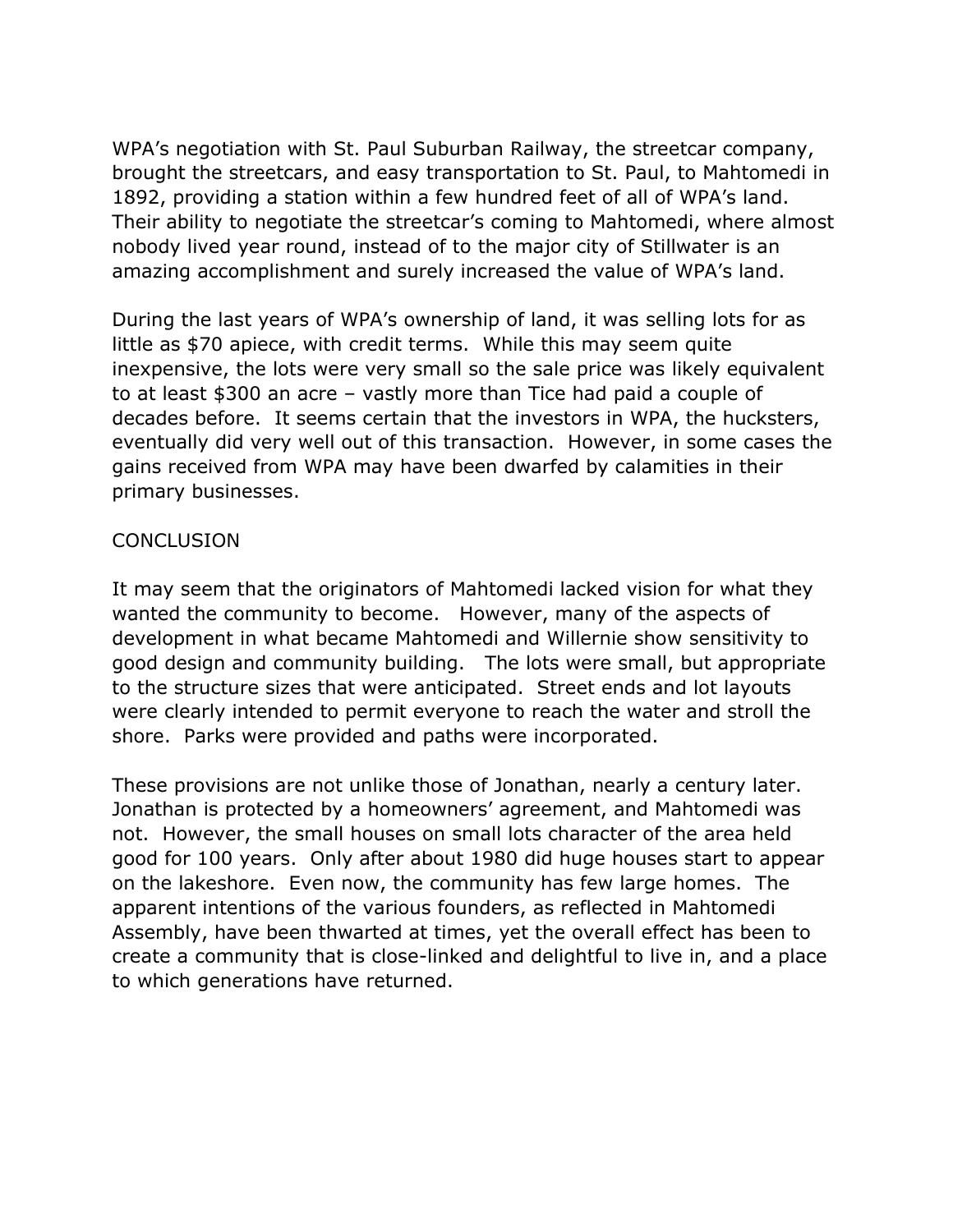### HUCKSTERS AND HOLY MEN – THE MAKING OF MAHTOMEDI

### **FOOTNOTES**

Foreword:

The 1920's agricultural community of Hollandale, in Freeborn County, arose from 15,000 acres of land owned by Payne Investment Company. In that case, however, the land was already in common ownership, a huge swamp that had defied useful development.

### PARTICIPANTS

David Tice: Twin City Methodism, Being a History of Methodism in the Twin Cities, Price Bros, Mpls, 1895. In 1883, David Tice started the Western Avenue Methodist Church "in one of his own buildings". The church was officially organized by Presiding Elder J.F. Chaffee in 1884. He then built the church at St. Louis Park and by 1893 was at the prestigious Fowler Church. P.36.

In his youth, Tice bought 120 acres of land and platted the village of Caistorville, near Niagara Falls. In Minnesota, he served churches in Stockton, Marion, Austin, St. Cloud, Mankato, Hamline University (then in Red Wing), Lake City, Rushford, Faribault, Taylors Falls, Clinton Avenue, St. Paul, Stillwater and then the various churches in Minneapolis. He was described as being able to support himself in mission work through his activity in buying properties.

Tice's difficulties in Stillwater are detailed in And it Came to Pass, United Methodist Church of Stillwater, 1841-1894, p.3.

Samuel Smith: He was transferred from Iowa in 1879, serving at First Methodist, St. Paul, from 1879-1882 and again from 1884-1888. During 1883 he was the Presiding Elder of the St. Paul District, but left that job in 1884. He left the Methodist church on January 1, 1888 to found the Peoples Church, which became one of the largest churches in the nation. Twin City Methodism, p.227.

Espy: History of St. Paul, A Chronicle of Progress, Henry Astor Castle, 1895, p. 992. He is there credited as the "originator of the enterprise for the purchase of a large tract of land at White Bear Lake"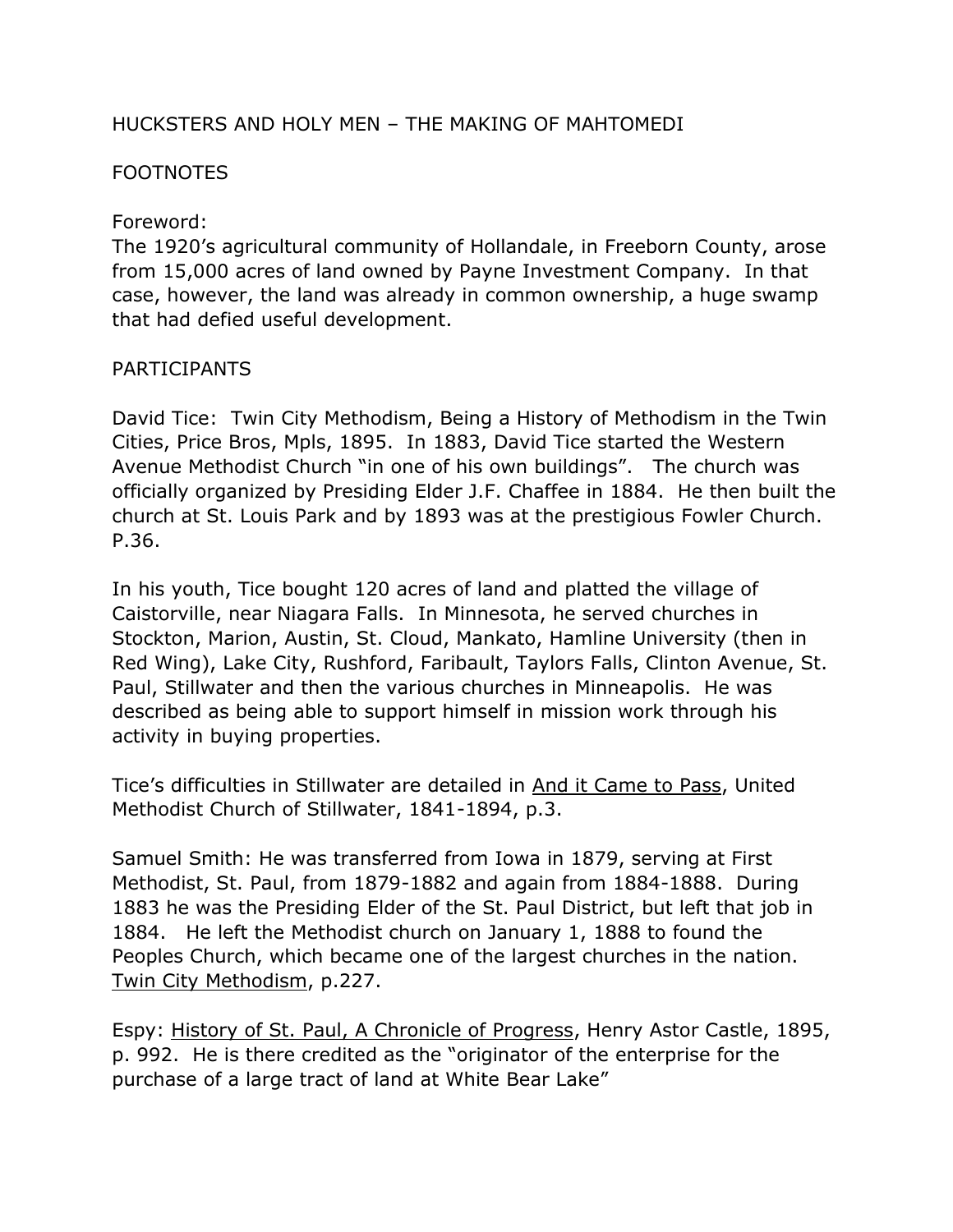North West Manuracturing and Car Company, History of Washington County, Washington County Historical Society, 2008, pp 102-104. p.143:"organized by Sabin and 'certain wealthy persons representing large railroad interests'".

Other relationships: Hugh Pilkington's wife Emma was the daughter of John Nicols. There were close relationships among those who formed the Chautauqua.

THE LAND

See: C.M. Foote and Co, Washington County Plat Map, 1887.

Timber. Recollections of people in the area at the time reflect large shipments of timber moving to Stillwater on the trains at the turn of the century. A History of Mahtomedi, prepared for PTA presentation, 1957. White Bear Lake Historical Society, p.3.

The Car Company's need for hardwood is reflected in their purchase of 20,000 acres of hardwood timber in Wisconsin. <http://www.farmcollector.com/steam-traction/dwight-m-sabin.aspx> This source also includes a detailed description of Sabin's business career and the elaborate turnout of his workforce to celebrate the election of "Boss Sabin" to the U.S. Senate.

White Bear Lake Development: Looking Back at White Bear Lake, Cynthia E. Vadnais, 2004, 2008, Introduction by Steven Goslin.

# ASSEMBLING MAHTOMEDI

The first deed, from Christoff Hubman was recorded on January 3, 1882 in Book 8, Page 563, Washington County Property Records. At least twenty six other transfers were recorded in the next year and a half.

See enclosed chart of Tice purchases and city boundaries compared.

SILENT PARTNERS?

Sabin's affinity for silent partners is reflected in The Minnesota State Prison During the Stillwater Era, MNHS Magazine, December 1960,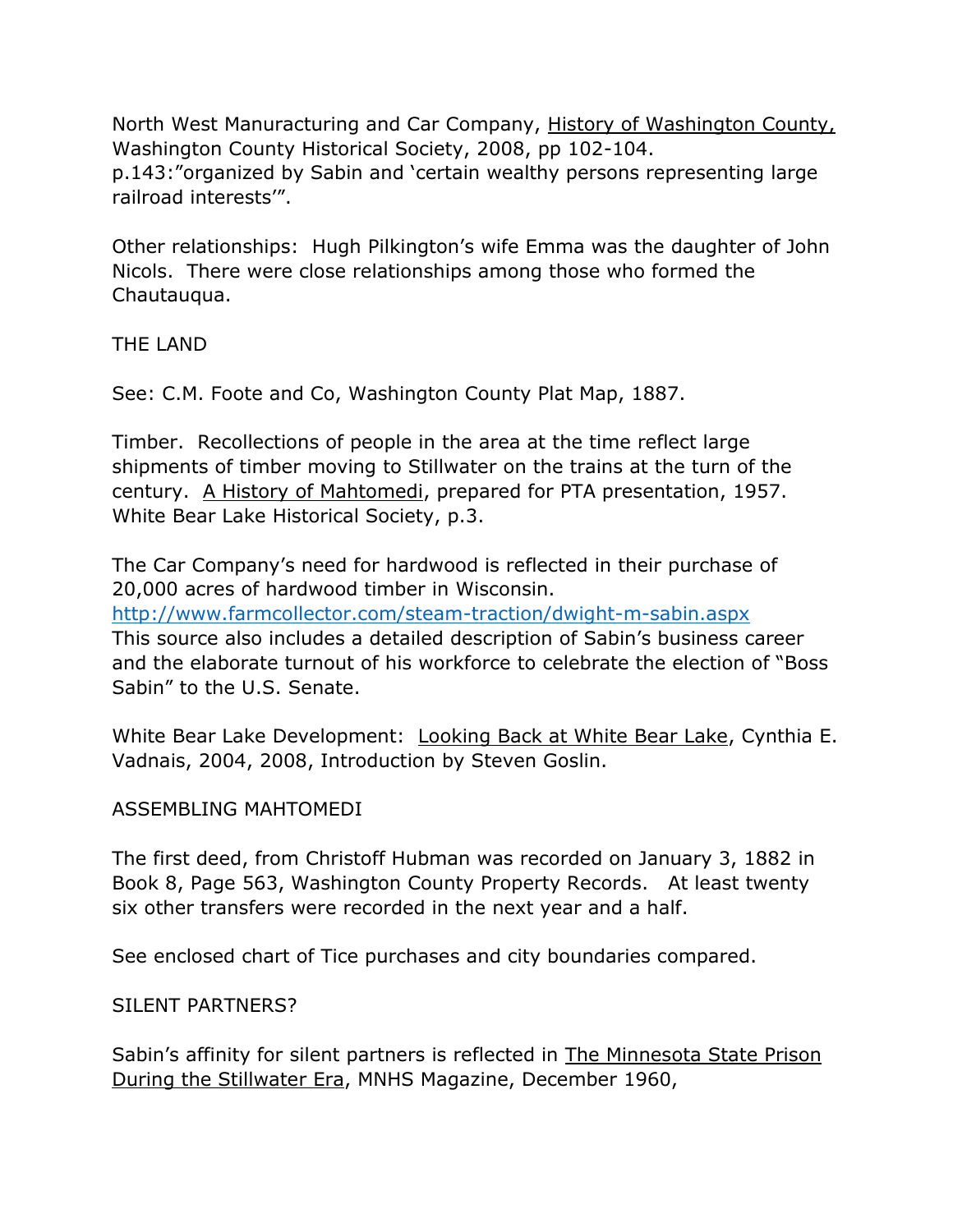<http://www.farmcollector.com/steam-traction/dwight-m-sabin.aspx> includes a full description of Sabin's business career.

Tice's mortgage to Christoff Hubman was paid by Dwight Sabin and assigned to WPA, Book R, Page 216, Washington County Property Records. Book 1, Page 114.

MNHS Collection of Minnesota History, Volume XV, Rasmus S. Saby, William Watts Folwell, pp 585-586

Sabin connection to Noyes, Loocking Back at White Bear Lake, p.16.

Sabin's Reputation: Sabin's reputation was not unsullied. H.P. Hall describes an effort to swing Washington County to the democratic congressional candidate while Sabin was a Republican Senator. His associates reportedly included George Seymour and E.G. Butts in a plan to distribute cash to influential people in the county. E.G. Butts was the bag man.

Frank Seymour transaction. His deed to WPA on May 18, 1882 includes 16 different parcels and is in favor of an organization yet to be formed. Book 11, Page 435.

THE PLAN and THE DOCUMENTS

Wildwood Park Associations Articles of Incorporation were executed May 9, 1882, but not filed until June 23, 1883.

Mahtomedi Assembly's Articles of Incorporation were filed on October 31, 1882, Book I, Page 114.

The full agreement regarding land transfers and marketing is found at Book G, Page 354, Washington County Property Records.

#### GETTING STARTED

Many leases are recorded in book G of the Washington County Property Records. Plkington and Espy's leases are at pages 163 and 201 respectively.

Leases: The Colorado Chautauqua, still in business though enveloped by Boulder, as an example, used and still uses periodic payment leases.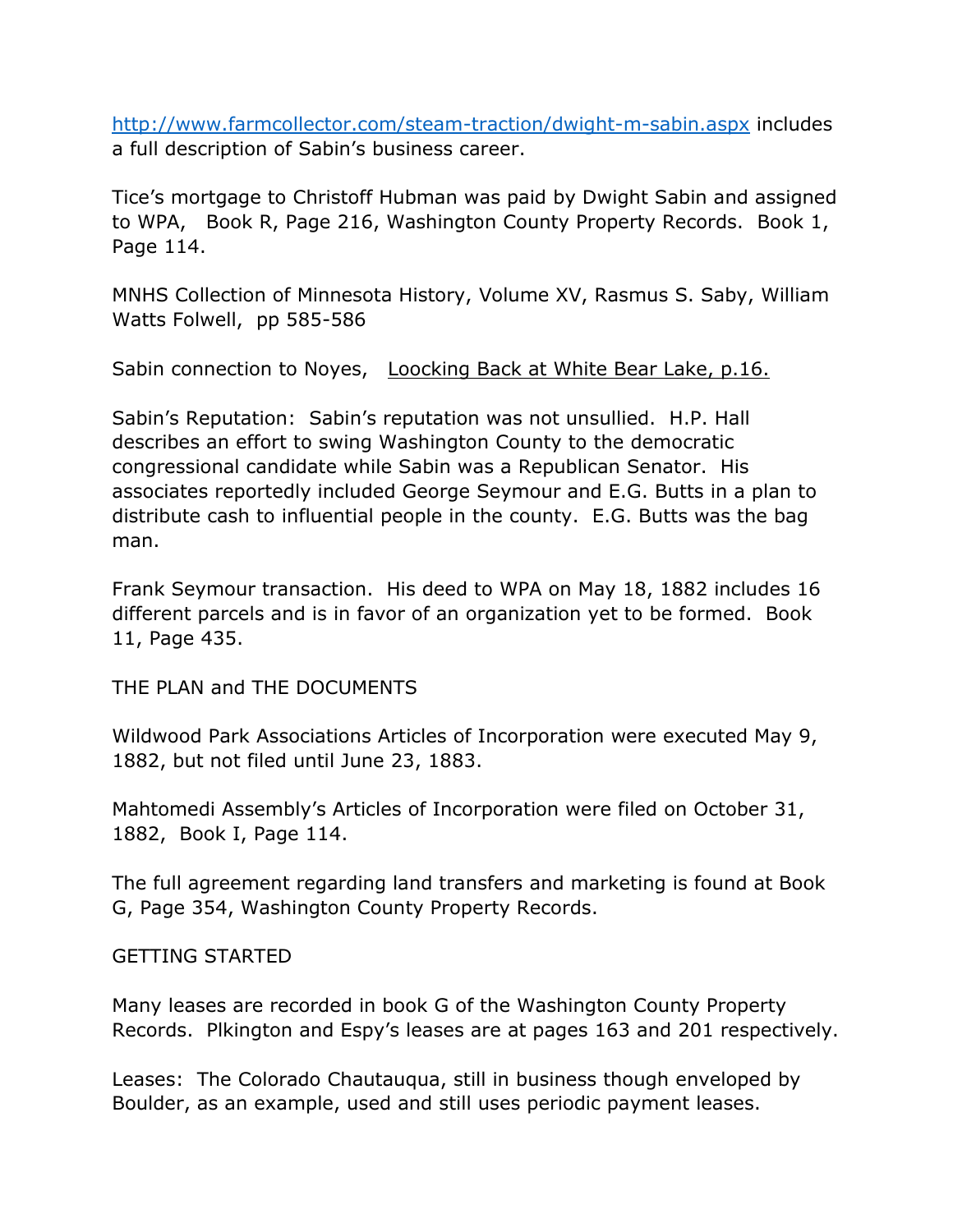The two mortgages, signed by Smith and Espy on September  $7<sup>th</sup>$  and  $6<sup>th</sup>$ , 1883 respectively, are found at Book Q, Page 61 and Book T, Page 246.

Signing Leases: Smith had Lot 9, Block 3; Tice, Lot 2, Block 4; Espy Lot 4 of Block 4.

OUTSIDE TROUBLES

Stillwater population – 1880 U.S. Census figures

Ticket Sales. A discussion of the content of the Chautauquas is beyond the scope of this effort, at least for now. Suffice it to say that Mark Twain did not appear in Mahtomedi. Strangely, enough, he did appear at Samuel Smith's Peoples Church on July 24, 1894. John T. Flanagan, Minnesota's Literary Visitors, Pogo Press, 1993, p.120.

#### **CRISIS**

The Minneapolis Journal reported on August 8, 1884 that the assembly was completed on August 4.

Assemblies Held: A website collecting Chautauqua information, lists only three meetings at Mahtomedi, 1883, 1886 and 1887. www.crackerjackcollections.com

The Minneapolis Journal reported on July 23, 1885 that "it is expected to have quite a full programme for the meetings next week" [ at Mahtomedi].

The same newpaper announced the 1886 program to open August 9, including Dr. Gillet; Leon H. Vincent; Rev. W.L. Davidson; Rev. John DeWitt Miller, and Washington Gladden. These people figured prominently in the subsequent meetings.

In 1887, the Herald argued that with the population of 400,000 within fifteen miles and a full year to prepare, "may we not expect such a growth in Chautauqua work as shall bring thousands to our assembly this coming year?" Clearly, this is not the analysis of an enterprise which had experience with "thousands" in attendance.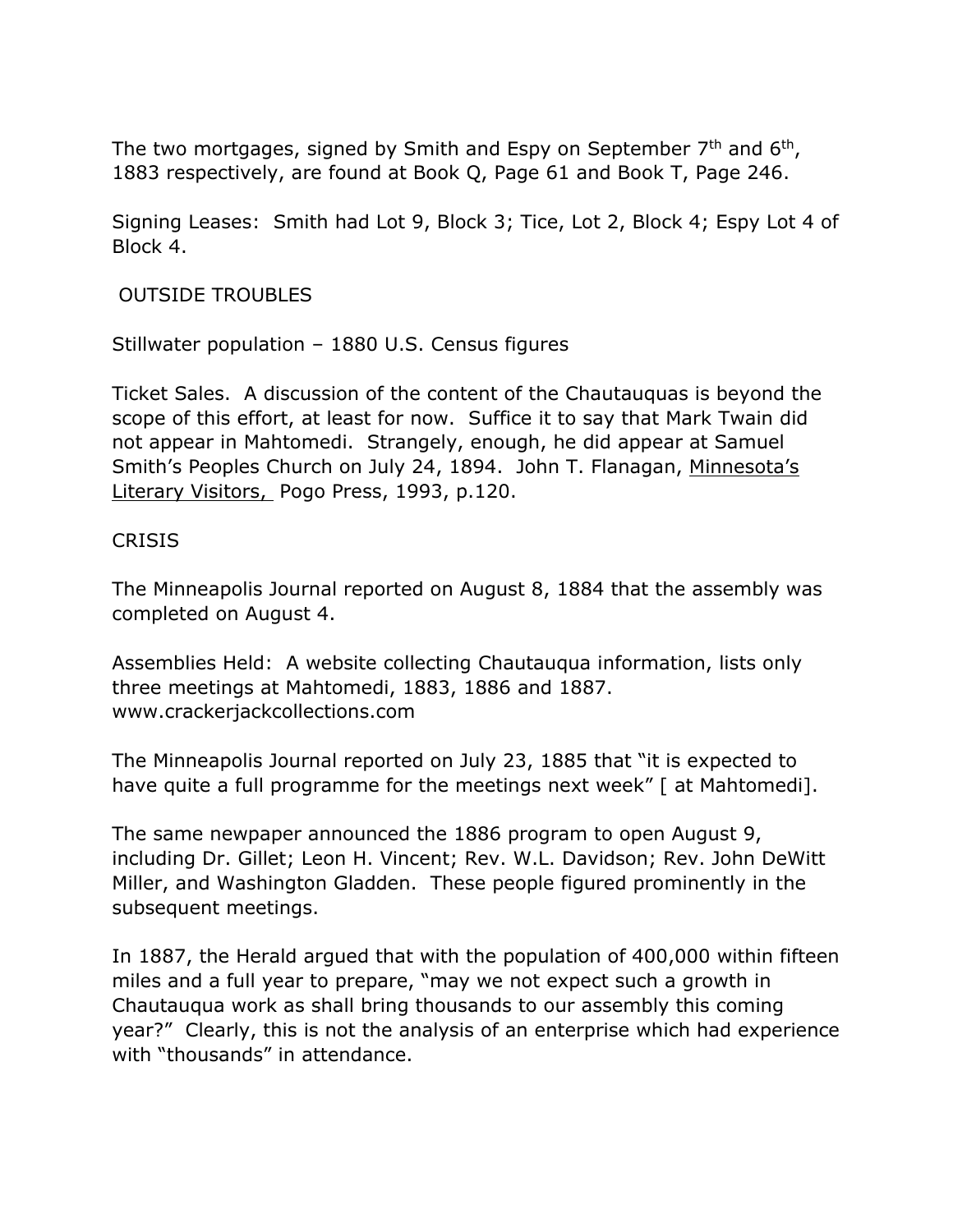1889 YMCA Sunday School Meeting: Seed Thoughts William Woodward, 1889.

Land Transfers at Book G, Page 354; Sheriff's Certificate recorded January 8, 1885; Sherrin in February, Book W, Page 230; Lot Sale, Book 18, Page 180, 185; Hotel Repurchase, Book 7, Page 423.

Goodyear Loan. The 1907 mortgage to Goodyear Rubber Company includes a list of unsold lots still under the control of Mahtomedi Improvement. This includes virtually all lots in the 1988 sale advertisement plus the Hotel and Amphitheater Blocks.

# POST CHAUTAUQUA DEVELOPMENTS

The 180 acre Hill property was sold in about 2012 for a reported \$25 million. Notice that the sale of less than 10% of the land fetched a price about 1,000 times the prices Tice paid for the entire parcel.

**LEGACY** 

Reportedly, the structures at 1624 Mahtomedi Avenue and 1714 Mahtomedi Avenue were, respectively, Spink's Store, and the Post Office. A History of Mahtomedi, op cit, 1974 addendum.

Unitarian Church: Dee Smith writing in222.psduaa.org/heritage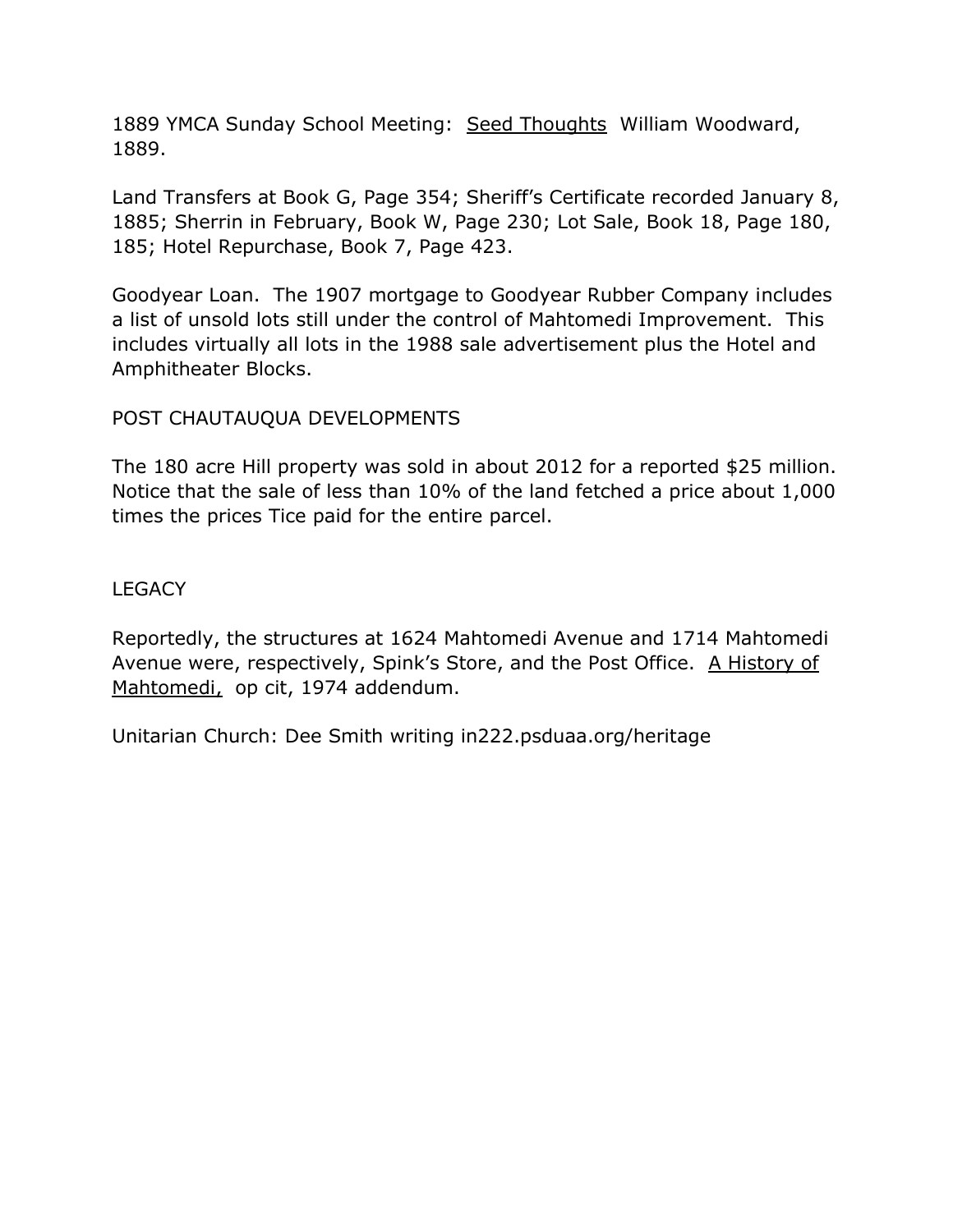#### ADDENDA

#### THE CHAUTAUQUA LEGACY

Physically, little remains of the Chautauqua. Most significantly, the house at 76 Quail Street is a part of the hotel. Windows apparently from the hotel are found around town, although the picture of the hotel doesn't seem to show them. The residence at 1914 Mahtomedi Avenue, formerly the Unitarian Church, and before that the Union Chapel, may date from the Chautauqua. The cottage at 71 Pine Street and the cottage at 68 Spruce Street, could conceivably date from Chautauqua days. Mr. Harmon's cottage (71 Pine St), could even have belonged to John Espy. Reportedly, the timbers from the demolition of the tabernacle, occurring about 1907, were moved and used to construct the log home at 1829 Park Avenue.

A number of houses in the district are extensive remodelings of what were apparently original Chautauqua cottages. Some, notably were apparently remodeled in the early 20<sup>th</sup> century by famous Minnesota architect Edwin Lundie, for a time an association of Cass Gilbert's. Lundie lived with his wife at 1823 Mahtomedi Avenue, in a house which he extensively remodeled. That house was faithfully redone by owners Fred and Lamese McDowell and is vivid proof of Lundie's attention to detail. Rep

Impressions of the amphitheater on the ground south of Spruce Street and east of Mahtomedi Avenue could be seen until a few years ago. At least two of the three commercial structures in the district, 1524 and 1614 Mahtomedi Avenue, are described as the Spink store and the post office for the Chautauqua area settlement.

A sense of community, perhaps harking back to the Chautauqua persists. The informal Camp White Bear neighborhood, occupying largely what was the fully subscribed Block 2 of the Chautauqua Assembly, has annual celebrations as a neighborhood. Within the Assembly plat (leaving aside the sad vacation of park and path land in 1890) the right of people to walk to the lake and to stroll the shore has been preserved, even if less frequently asserted.

A more general legacy of the Chautauqua is the identification of the high school auditorium by that name. Presentations in that building by the Wildwood Artists Series and lectures by accomplished Minnesota authors put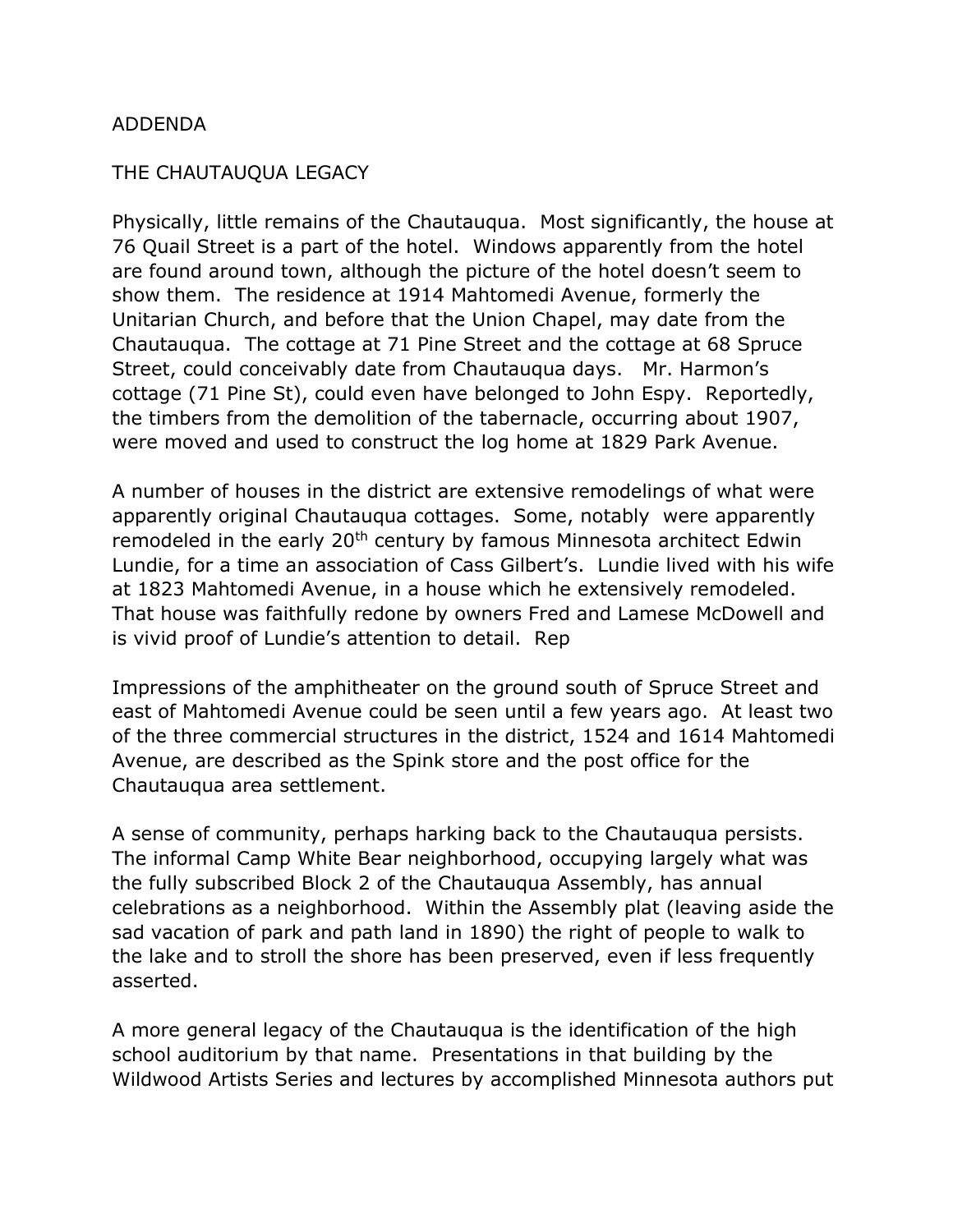on by the Mahtoreadi group accord well with the goals of the Chautauqua movement itself, bringing literacy, culture and self-improvement to the community.

### AFTERWARDS – THE FATE OF PEOPLE AND ORGANIZATIONS

In the years that followed the creation of the Chautauqua, those involved fared very differently.

David Tice. Finishing his career as a preacher at what was apparently the wealthiest and most prestigious Methodist church in Minneapolis, and wealthy enough to own buildings, Tice seems to have done well.

Samuel G. Smith. Out of Chautauqua management in 1887 he was already working on a different plan. At the end of the year he left the Methodist church, resigning on Christmas Eve. With his friend and wealthy parishioner John Ross Nicols and others, he founded the Peoples Church in St. Paul. One of the largest independent churches in the nation, the church had a 2,000 seat sanctuary, the largest organ in the middle of the country and a big congregation. Smith no longer had to report to the bishop and ran a church in which "the only creed was the Apostles' Creed". Smith became a national expert on prisons and the founder of the University of Minnesota's Department of Sociology.

John Espy. Espy kept his home at Mahtomedi, spending summers there. In 1903 he was described as being "worth millions". His life was crossed with tragedy and troubles. In 1903, his beloved daughter Maud picked toadstools near their Mahtomedi home and died within a few days. Traveling to San Francisco, he escaped the San Francisco fire on foot. Traveling to Europe, his ship sank and he was rescued.

Wildwood Park Association. Eventually sold off the rest of the land around Mahtomedi to the Belden Mayo Company which developed and platted much of the southern part of Mahtomedi.

The Northwestern Manufacturing and Car Company. Managed to stay in business under the guidance of George Wilson and eventually managers appointed by the eastern lenders, although in much reduced form. When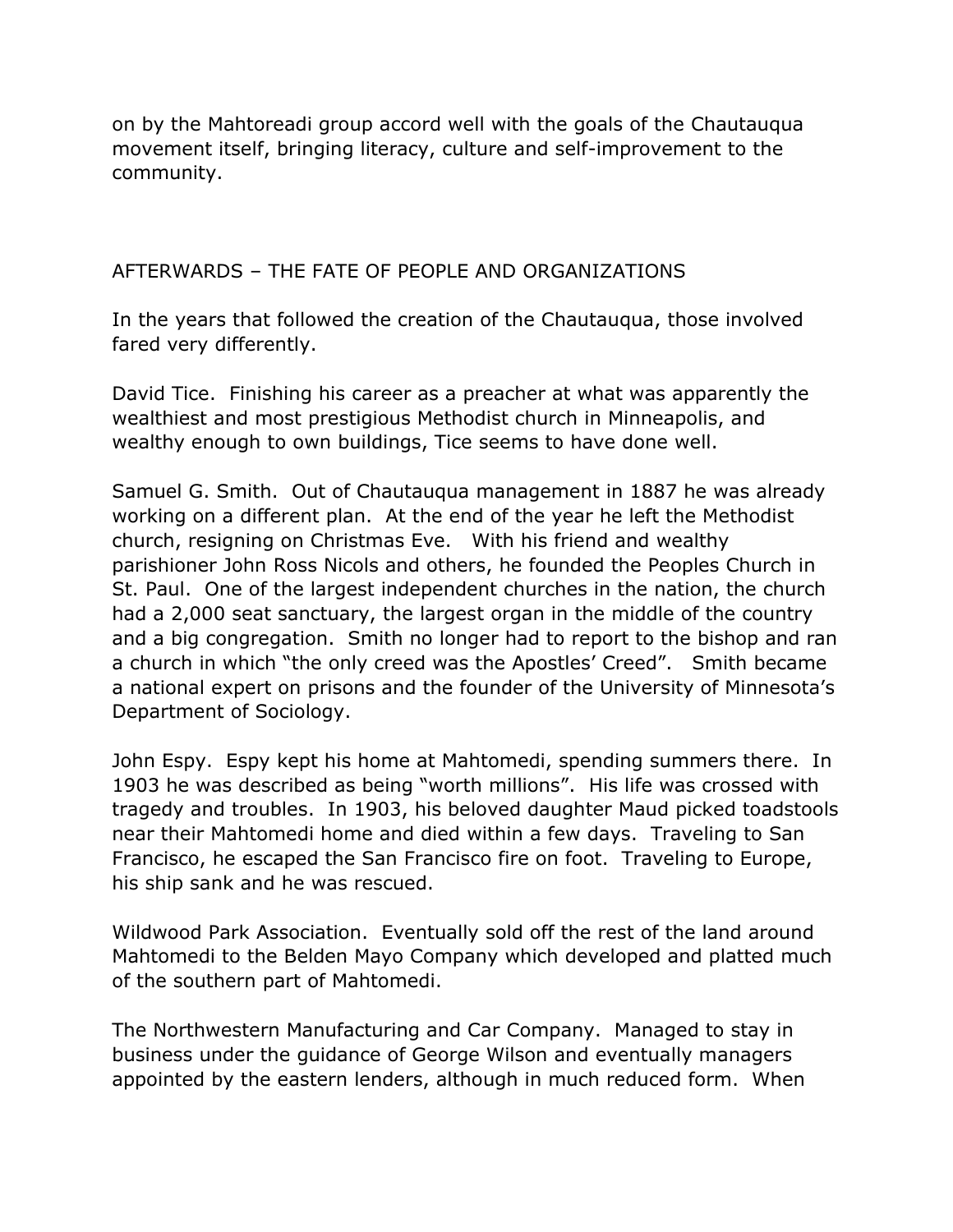finally evicted from the prison system with the creation of the new prison in 1902, it finally collapsed completely.

Dwight Sabin. In March 1882 when elected to the Senate, he was treated to a great celebration in Stillwater, with bands and speeches and all his employees out to cheer him on. The only Senator in Washington County's history, he was apparently not very effective, and was not renominated when the term expired. His business interests were largely lost in the collapse of the car company, though he retained some for some years, apparently losing them about the turn of the century. The huge house he built on Stillwater's north hill, across the intersections from George Seymour, was essentially abandoned and decayed. By 1920, it was gone. When he died in Chicago in 1901, it was said that his death was not expected.

Hugh L. Pilkington. In 1880, Pilkington had been a principal of Pilkington, Busch and Company, which sold wagons and carriages. By 1883 he had parlayed that into a role at the massive St. Paul Harvester Works. A huge company on the northeast side of St. Paul, Harvester collapsed in a mountain of debt. Its locations were taken over eventually by the somewhat more enduring Minnesota Mining and Manufacturing.

Charles P. Noyes. A descendant of a wealthy and successful New England family, his company Noyes Brothers and Cutler prospered, building a block long manufacturing building in St. Paul. He built a huge house on Summit Avenue, the cost of which exceeded the total amount spent to buy Mahtomedi, and was a pillar of House of Hope Presbyterian Church. His papers are at the Minnesota Historical Society, but include nothing about Mahtomedi or the Chautauqua. He is remembered for having built the Fillebrown house on Lake Avenue in White Bear Lake, although he left there in 1881, summering on Manitou Island.

Theodore L. Schurmeier, Lot 9, Block 2. A principal of a huge drygoods company in St. Paul, Schurmeier may have been the wealthiest person among the early members of the Chautauqua. His Cass Gilbert house, originally on Virginia Avenue, was moved to Summit, but he moved on to the mansion he built on Crocus Hill in 1888. The lives of rich people are not always wonderful. When Theodore died in 1901, James J. Hill's wife called it "a pathetic end to a miserable life."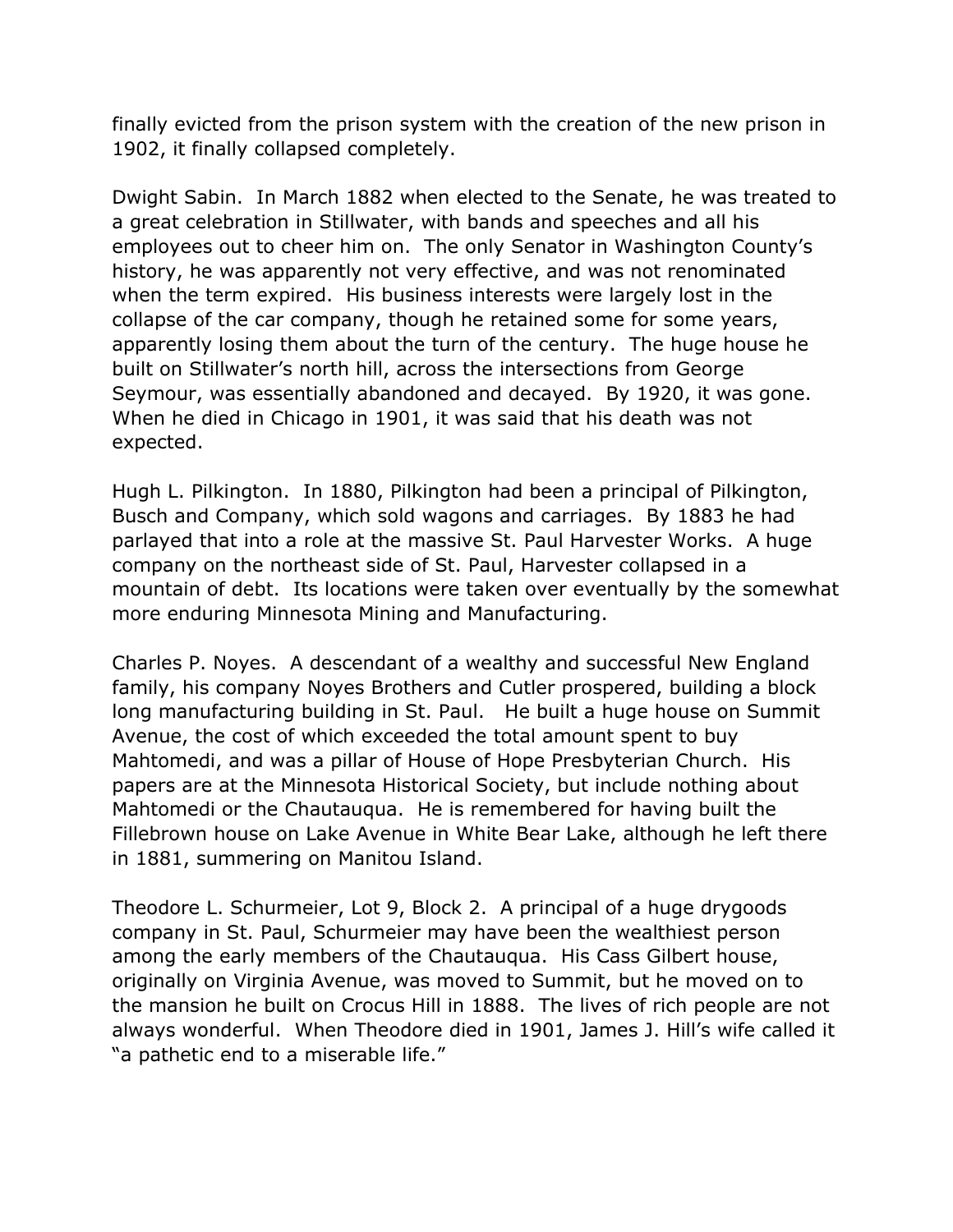Notes on Overlay of Mahtomedi Assembly Plat:

- Palestine Avenue was straightened and became Neptune
- The area south of Neptune, vacated 1902, sold to Mr. Sullivan This was likely where the tent city was located This resulted in the loss of Shady Dell Park
- Hotel Block and Amphitheater Block were re-platted and sold off
- Amphitheater block was the location of the tabernacle near depot
- YMCA building was built for 1888 season on lot 9, by Neptune
- Dots show locations of people who leased during the first year
- Established paths to the south were lost with vacation, and with subsequent re-platting of that area
- Some paths, e.g. Spruce to Tamarack have been closed
- Many lots have been split and assembled to make larger parcels

First Lessees Mahtomedi Asssembly:

| Block 1 Lot 5    | Jabez Brooks<br>Block 2 Lot 2 Mrs. William Harrison<br>Lot 3 Rev. Robert Forbes<br>Lot 4 Albert Harrington | Block 3 Lot 9<br>Lot $10$<br>Lot 11<br>Lot $13$ | <b>Rev Samuel Smith</b><br>James S. Anderson<br>Lyman B. Smith<br>Rev JF Shaffee |
|------------------|------------------------------------------------------------------------------------------------------------|-------------------------------------------------|----------------------------------------------------------------------------------|
| Lot <sub>5</sub> | Emily H Miller                                                                                             | Block 4 Lot 1                                   | Samuel Sherrin                                                                   |
| Lot $6$          | J.D. Blake                                                                                                 | Lot <sub>2</sub>                                | <b>Rev David Tice</b>                                                            |
|                  | Lot 7 Chas. E McGraw                                                                                       | Lot 4                                           | John Espy                                                                        |
| Lot 8            | <b>HB Brill</b>                                                                                            | Lot 6                                           | <b>HL Pilkington</b>                                                             |
| Lot 9            | Theodore Schurmeier                                                                                        | Lot 8                                           | HL Lillibridge                                                                   |
| Lot $10$         | Martha J. Remney                                                                                           | Block 7 Lot 6                                   | <b>JOB Seabert</b>                                                               |
|                  | Lot 12 Philip Abbot                                                                                        |                                                 | Lot 7 GA Matthews                                                                |
|                  | Lot 13 Charles H Woodward                                                                                  |                                                 | Block 8 Lot 6 Carrie A Halbrook                                                  |
| Lot $19$         | Adam L Bolton                                                                                              |                                                 | Lot 7 Frank B Fawell                                                             |
| Lot $22$         | Maud Moon                                                                                                  |                                                 | Lot 8 Hezekiah Hall                                                              |
| Lot $23$         | Daniel Getty                                                                                               | Lot 9                                           | <b>GS Norton</b>                                                                 |
| Lot $24$         | EJ Sykes                                                                                                   |                                                 | Lot 10 AW Bradley                                                                |
| Lot $25$         | <b>CCH Smith</b>                                                                                           |                                                 | Lots 12 J Ross Nicols                                                            |
| Block 3 Lot 2    | JF Lee                                                                                                     |                                                 | Lot 13 AJ Goodrich                                                               |
| Lot 3            | Rev Thomas McClary                                                                                         |                                                 | Block 10 Lot 30 Hyantha Harger                                                   |
| Lot $7$          | GH Woodward                                                                                                | Lot 31                                          | <b>SB Warner</b>                                                                 |
| Lot 8            | <b>Edward Scribner</b>                                                                                     | Lot $34$                                        | DF Thompson                                                                      |